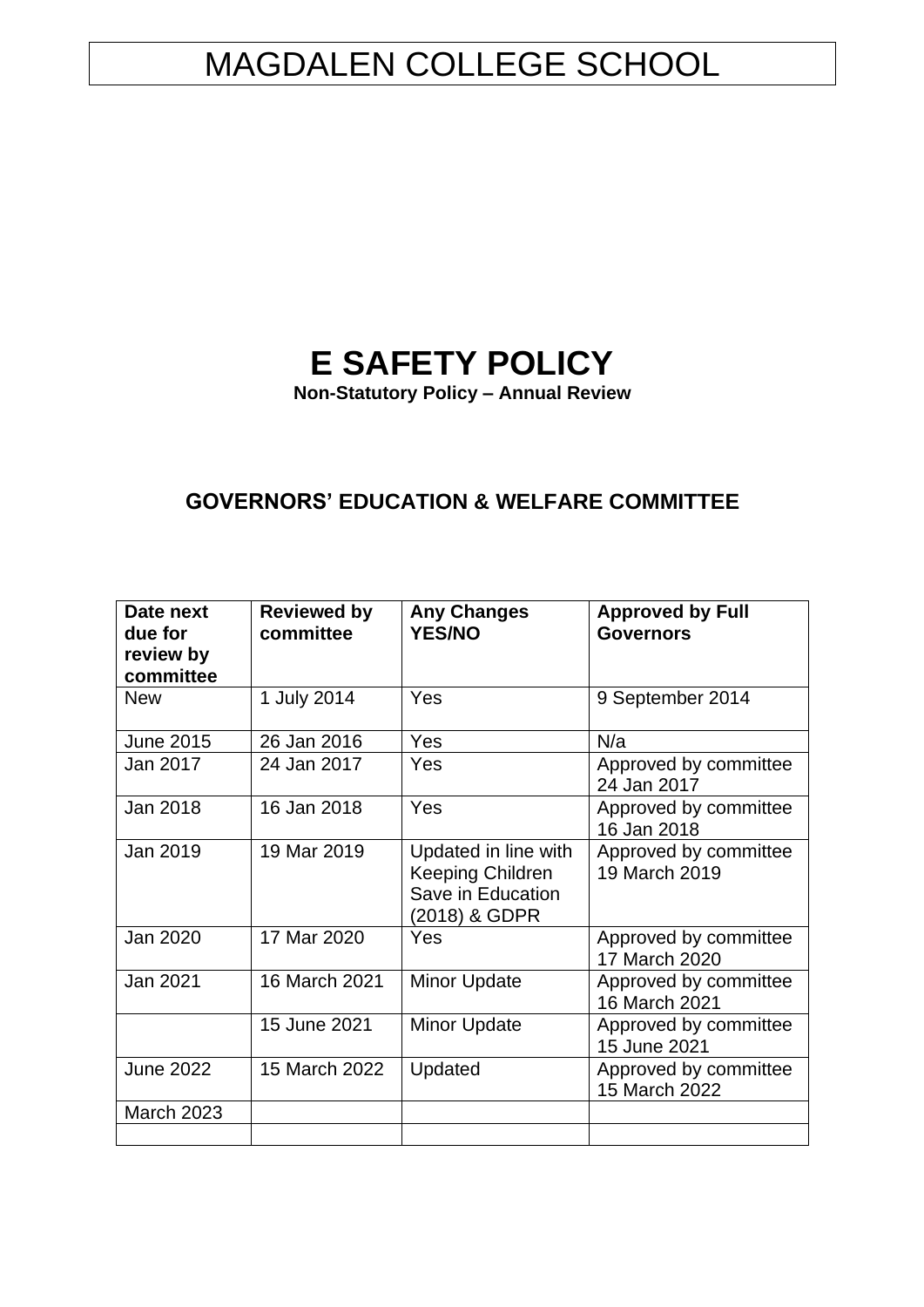# **MAGDALEN COLLEGE SCHOOL**

## **E Safety Policy**

Adopted from Northamptonshire County Council Local Safeguarding Children's Board

## **Policy Statement**

ICT and the internet have become integral to teaching and learning within schools; providing children, young people and staff with opportunities to improve understanding, access online resources and communicate with the world all at the touch of a button. At present, the internet based technologies used extensively by young people in both home and school environments include:

- Websites
- Social media
- Mobile Devices
- Online gaming
- Learning Platforms and Virtual Learning Environments
- Video Conferencing
- Blogs, Apps and Wikis
- Email, Instant Messaging and Chat Rooms

Whilst this technology has many benefits for our school community, we recognise that clear procedures for appropriate use and education for staff and students about online behaviours, age restrictions and potential risks is crucial.

All schools have a duty to ensure that children and young people are protected from potential harm both within and beyond the school environment. Every effort will be made to safeguard against all risks, however it is likely that we will never be able to completely eliminate them. Any incidents that do arise will be dealt with quickly and according to policy to ensure that children, young people and staff continue to be protected.

### **Aims**

- To emphasise the need to educate staff, children and young people about the pros and cons of using new technologies both within, and outside of, the school environment.
- To provide safeguards and rules for acceptable use to guide all users in their online experiences.
- To ensure adults are clear about procedures for misuse of any technologies both within and beyond the school or educational setting.
- To ensure Data Security is understood by all staff and procedures adhered to.
- To develop links with parents/carers and the wider community ensuring input into policies and procedures with continued awareness of the benefits and potential issues related to technologies.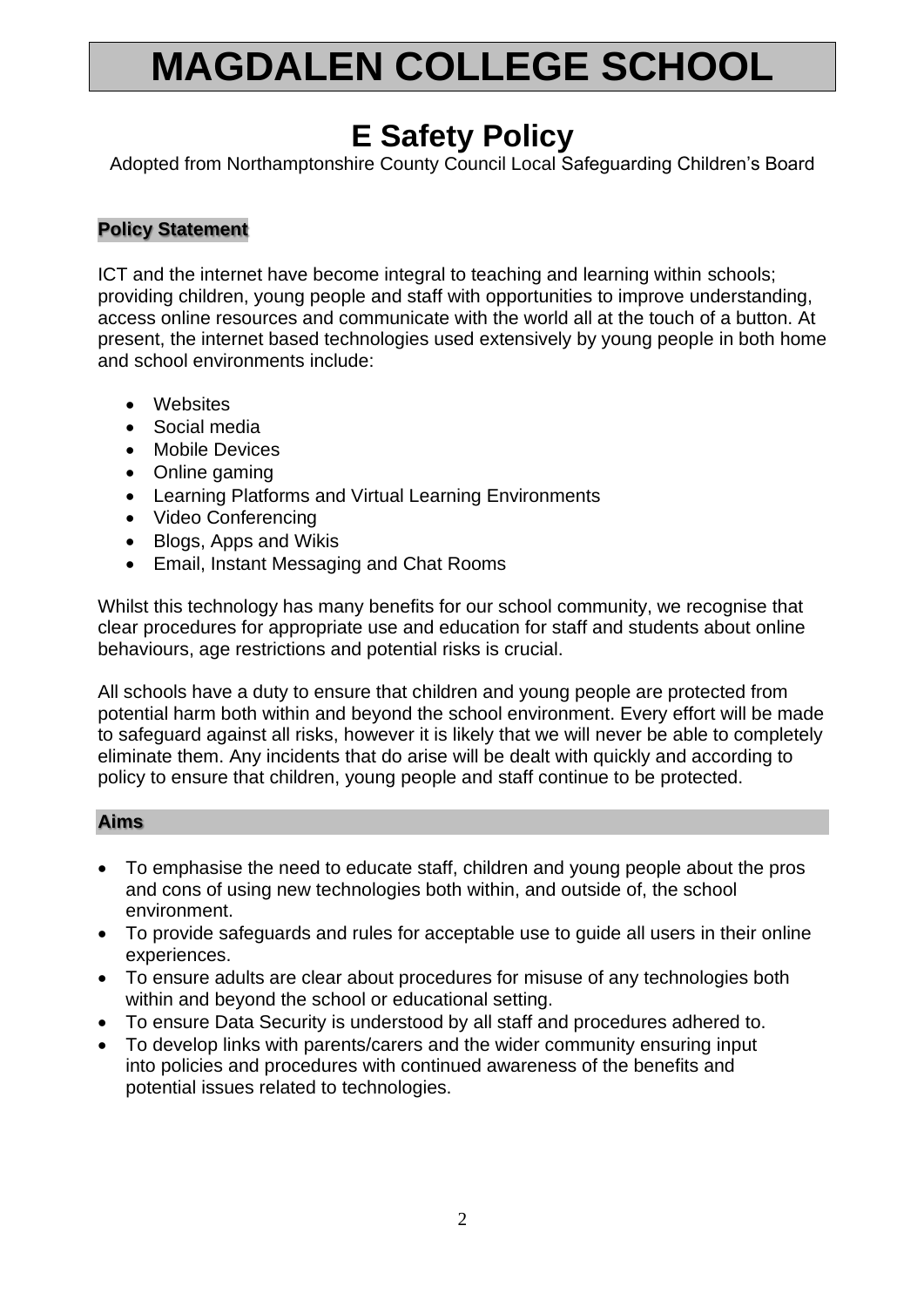## **Scope of policy**

This policy applies to all staff, students, governors, visitors and contractors accessing the internet or using technological devices on school premises. This use of mobile devices which are brought onto school grounds or use for school associated activity. This policy is also applicable where staff or individuals have been provided with school issued devices for use off-site, such as school laptop or work mobile phone. All users must ensure that they adhere to the principles of the General Data Protection Act 2018 (GDPR) when working with, sharing or storing personal information.

## **Definitions**

## **Personal data**

This is information which relates to an identifiable living individual that is processed as data. Processing means collecting, using, disclosing, retaining or disposing of information. The data protection principles apply to all information held electronically or in structured files that tells you something about an identifiable living individual. The principles also extend to all information in education records. Examples would be names of staff and students, dates of birth, addresses, national insurance numbers, school marks, medical information, exam results, SEN assessments and staff development reviews.

### **Sensitive personal data**

This is information that relates to race and ethnicity, political opinions, religious beliefs, membership of trade unions, physical or mental health, sexuality and criminal offences.

The difference between processing personal data and sensitive personal data is that there are greater legal restrictions on the latter. We hold sensitive personal data in pupil and staff records so staff need to be aware of the extra care it requires.

Personal / Sensitive information must be:

- 1. Used fairly, lawfully and transparently
- 2. Used for specified, explicit purposes
- 3. Used in a way that is adequate, relevant and limited to only what is necessary accurate and, where necessary, kept up to date
- 4. Kept for no longer than is necessary
- 5. Handled in a way that ensures appropriate security, including protection against unlawful or unauthorised processing, access, loss, destruction or damage

### **Staff Responsibilities**

## **Teaching and Support Staff (including volunteers)**

All staff have a shared responsibility to ensure that children and young people are able to use the internet and related technologies appropriately and safely as part of the wider duty of care to which all who work in schools are bound.

Please see Acceptable Use Policy for School Based Employees (appendix A) for further details regarding staff responsibilities and expectations for behaviour whilst accessing the internet, email or related technologies within and beyond school. A copy of this document is made available to all staff and shared with any volunteers, visitors or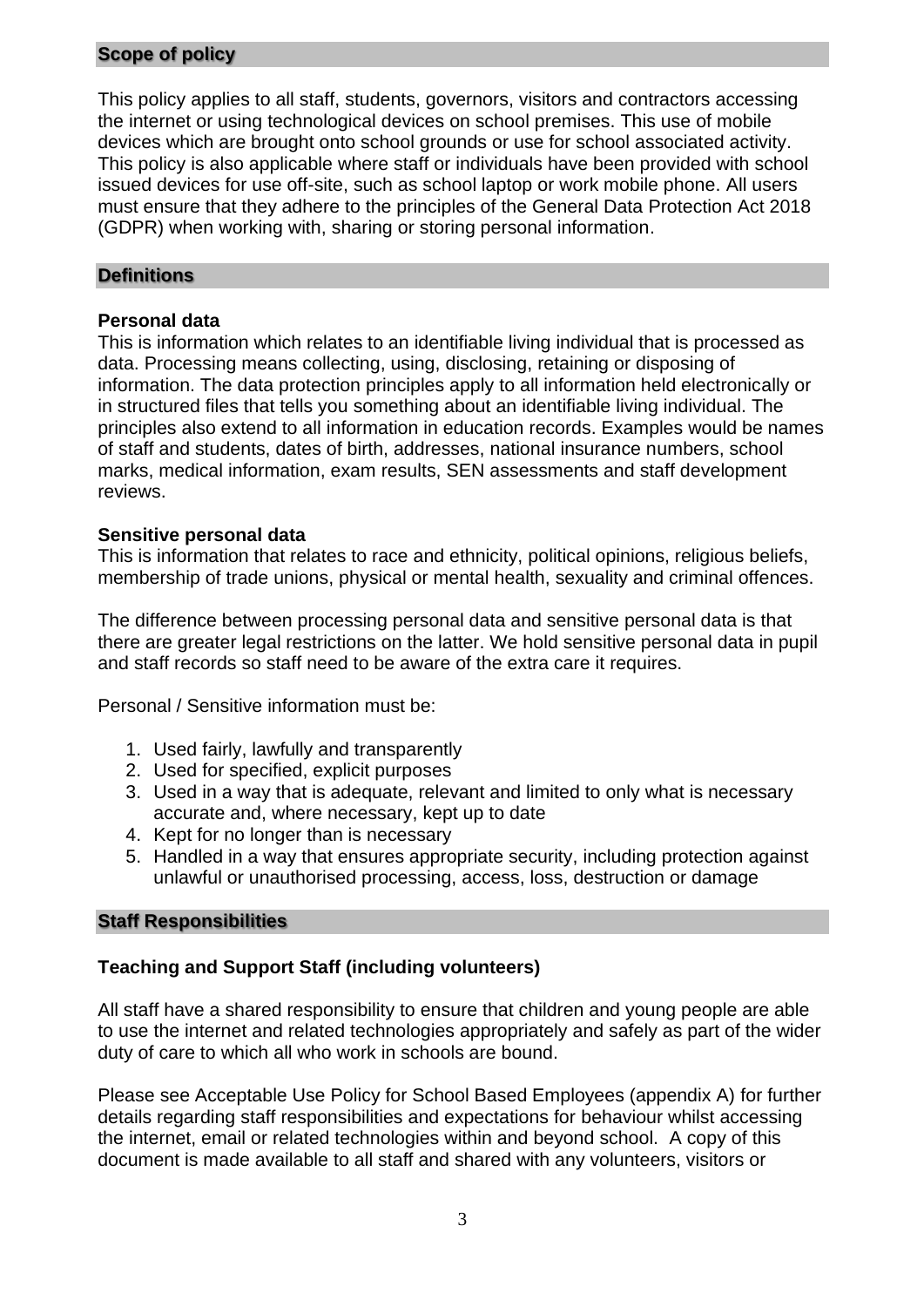contractors. Please see guidelines for use of social networking sites and setting permissions (Appendix C).

It is very important that all staff take the ultimate care when accessing, using and storing any personal and / or sensitive data relating to students / colleagues or the school. Staff must ensure that all personal and / or sensitive school data is stored on the school network where ever possible or suitable protection / encryption software is used to ensure that data remains secure. In the event of loss or theft, failure to safeguard the data by not protecting it as directed could result in a serious security breach, subsequent fine or prosecution by the Government Information Commissioners Office and may also result in a disciplinary offence. Staff are bound by the school's code of conduct and confidentiality policy and must ensure their actions do not breach the Data Protection Act 2018 / General Data Protection Regulations 2018. Password protection alone is not sufficient. All staff with school issued mobile devices will have them enabled with suitable encryption software and / or will be issued with an encryption memory stick if off line remote working is a necessity. Staff must not hold personal or sensitive data unnecessarily or for inappropriate lengths of time. Relevant personal information should be stored in the official files of the school including physical file and / or software files e.g. Sims/Go for Schools. Any unnecessary personal or sensitive information should be deleted regularly.

## **ICT Systems Network Manager/Technical Staff**

The ICT Systems Network Manager and ICT Technicians are responsible for ensuring:

- that the school's ICT infrastructure is secure and not open to misuse or malicious attack.
- that anti-virus software is installed and maintained on all school machines and portable devices.
- that the school's web filtering policy is applied and updated on a regular basis and that responsibility for its implementation is shared with the E Safety Lead and the Designated Person for Safeguarding.
- that any problems or faults relating to web filtering are reported to Designated Person for Safeguarding and recorded on the e Safety Incident Log.
- that users may only access the school's network through a designated password. Passwords are regularly changed.
- that he/she keeps up to date with e safety technical information in order to maintain the security of the school network and safeguard children and young people.
- that the use of the school network is regularly monitored in order that any deliberate or accidental misuse can be reported to the E Safety Lead.
- Implement and oversee a rolling 13 month email deletion policy.

## **Children and Young People**

Children and young people are responsible for:

- Signing agreement to, and abiding by, the Acceptable Use Rules for students (appendix B)
- Using the internet and technologies in a safe and responsible manner within school.
- Informing staff of any inappropriate materials, cyberbullying or contact from unknown sources (age dependent)
- Actively participating in the development and annual review of the Acceptable Use Rules.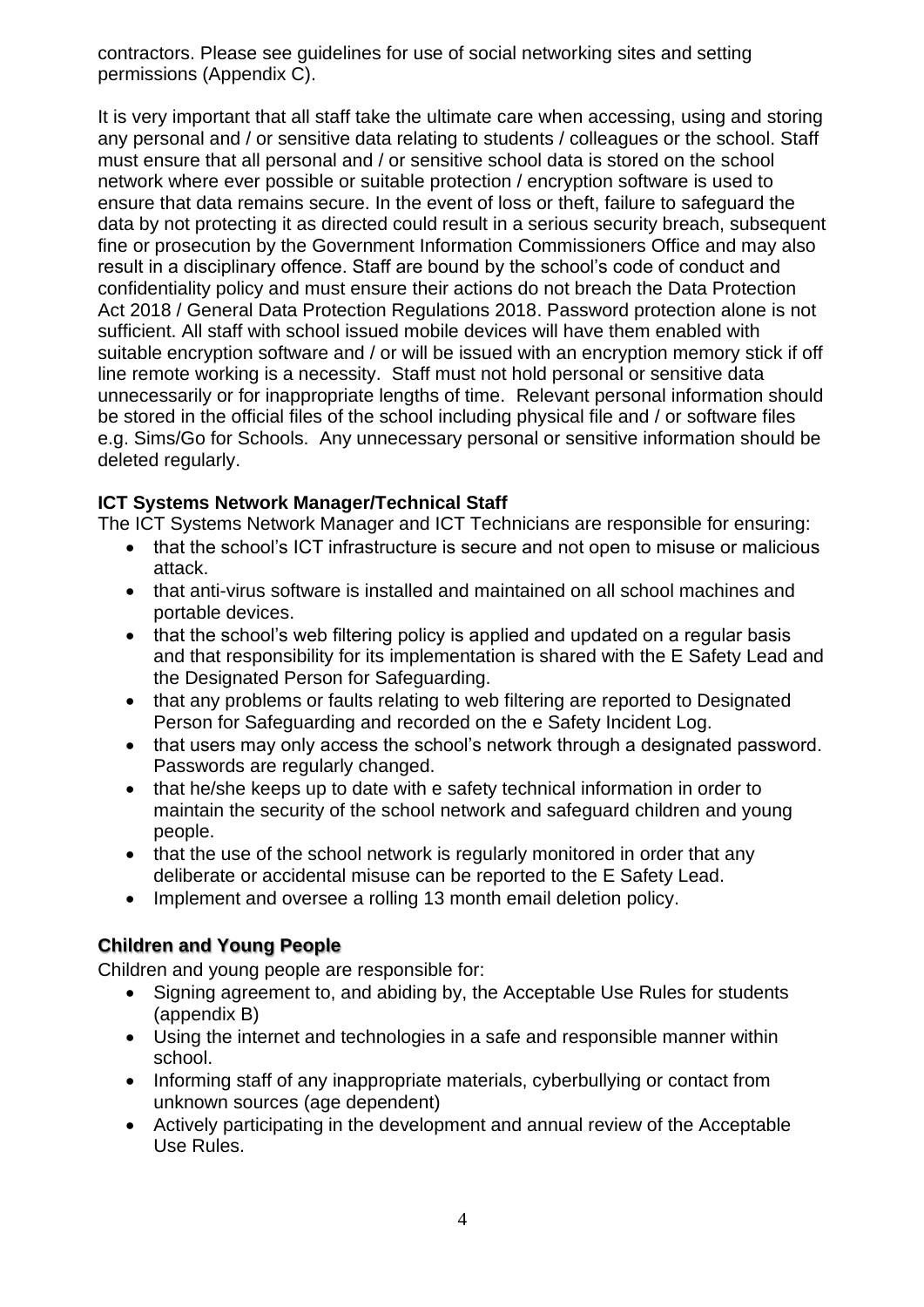### **Incident Reporting**

In the event of misuse by staff or students, including use of the school network in an illegal, unsuitable or abusive manner, a report must be made to the Head teacher/Designated Safeguarding Lead immediately and the e Safety Incident Flowchart followed.



## **N.B. LADO is now referred to as DO (Designated Officer)**

In the event of minor or accidental misuse, internal investigations should be initiated and disciplinary procedures followed where appropriate. Additionally, all security breaches, lost/stolen equipment or data, unauthorised use or suspected misuse of ICT should be reported immediately to the Head Teacher, Designated Safeguarding Lead and ICT Systems Network Manager

All incidents must be recorded on the E Safety Incident Log to allow for monitoring, auditing and identification of specific concerns or trends.

#### **Monitoring**

The school reserves the right to monitor all ICT use including web access and email use without prior consent of staff / students.

School ICT technical staff regularly monitor and record user activity, using Fortigate proxy servers on site including any personal use of the school ICT system (both within and outside of the school environment) and Impero classroom management software which records ICT access and use. Users are made aware of this in the Acceptable Use Policy.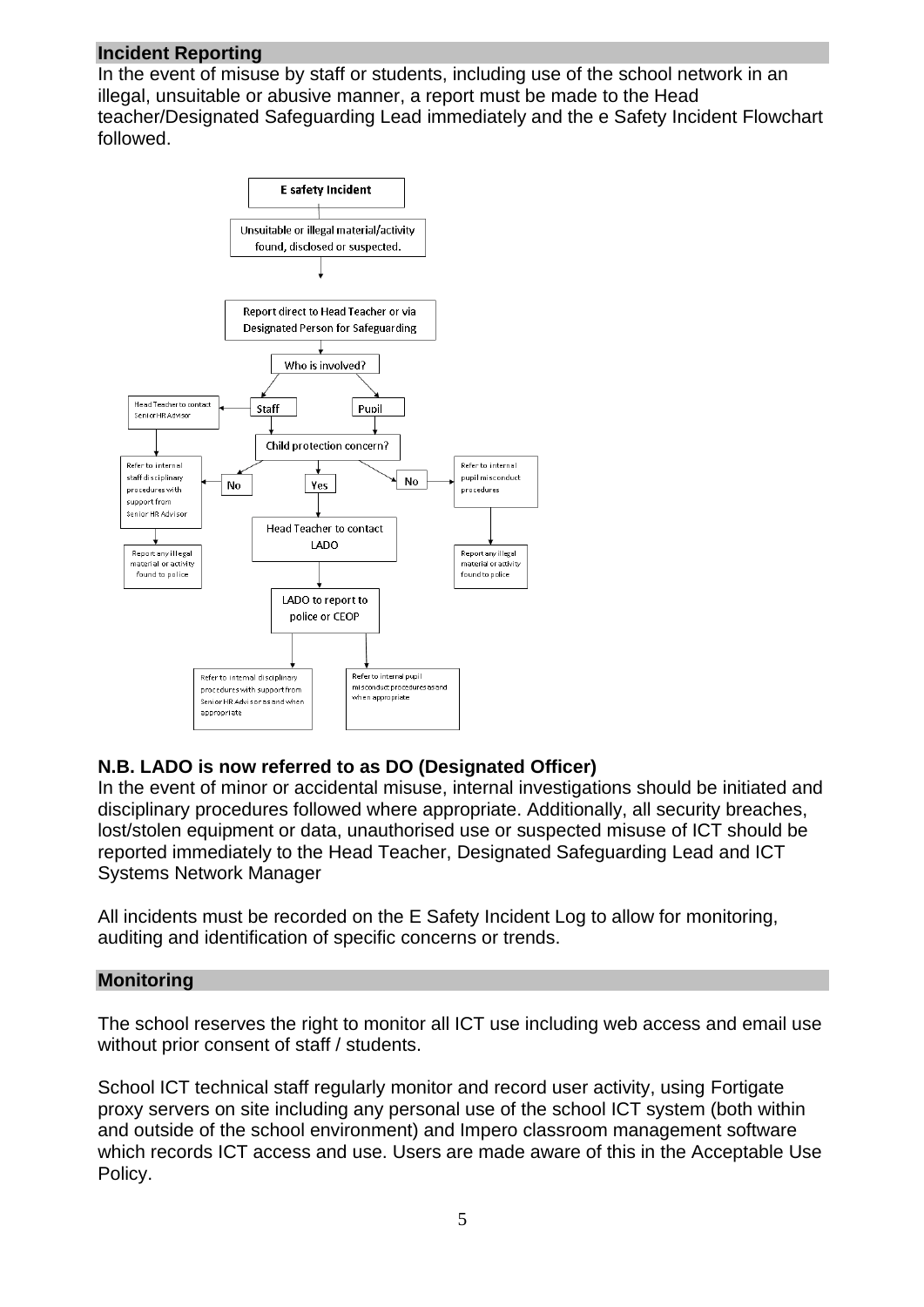## **Online Safety**

The use of technology has become a significant component of many safeguarding issues. Child sexual exploitation, radicalisation, sexual predation – technology often provides the platform that facilitates harm. Magdalen College School regularly reviews the curriculum and procedures to ensure the student body is protected and educated in their use of technology and establishes mechanisms to identify, intervene and escalate any incident where appropriate.

The breadth of issues classified within online safety is considerable, but can be categorised into three area of risk:

- **Content:** being exposed to illegal, inappropriate or harmful material; for example, pornography, fake news, racist or radical and extremist views
- **Contact:** being subjected to harmful online interaction with other users; for example, commercial advertising as well as adults posing as children or young adults
- **Conduct:** personal online behaviour that increases the likelihood of, or causes, harm; for example making, sending and receiving explicit images, or online bullying

## **Further details and links to Teaching Online Safety in School (DfE) are available in Keeping Children Safe in Education 2021, Annex C.**

### **The Curriculum**

The school strives to embed e Safety in all areas of the curriculum and key online safeguarding messages are reinforced wherever ICT is used in learning.

- A programme of skills and competencies are taught to ensure that students are able to explore how online technologies can be used effectively, but in a safe and responsible manner.
- Students are made aware of copyright issues, data protection, intellectual property and reliability of information sourced on the internet as part of the e Safety curriculum.
- Opportunities for informal discussions with students about online risks and strategies for protecting yourself online are built into our curriculum, to ensure that our students are armed with accurate information.
- Students, parents and staff are signposted to national and local organisations for further support and advice relating to e safety issues, including BeatBullying, Childline, SHARP and CEOP.
- Some faculties may wish to use social network feeds / media to send out revision topics / reminder messages and good news information. To ensure safe working practices are followed the safest option is to disable the ability for recipients to respond. Additional support and advice should be sought from the Media Coordinator.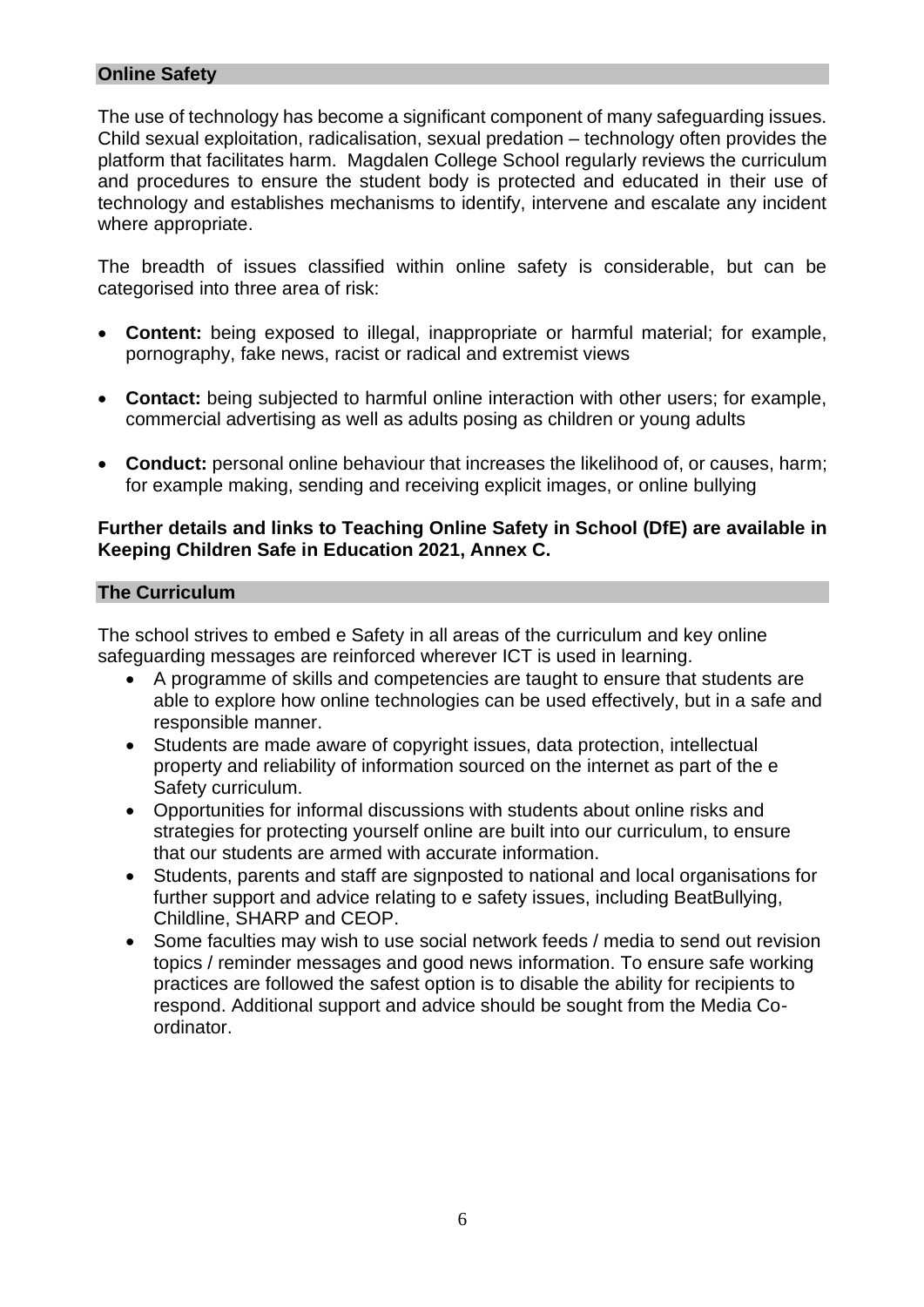## **Students with additional learning needs**

The school strives to provide access to a broad and balanced curriculum for all learners and recognises the importance of tailoring activities to suit the educational needs of each student. Where a student has specific learning requirements, or poor social understanding, careful consideration is given to the planning and delivery of e Safety awareness sessions and internet access.

## **Email Use**

## **Staff**

- The school provides all staff with a professional email account to use for all school related business, including communications with children, parents and carers. This allows for email content to be monitored and protects staff from the risk of allegations, malicious emails or inappropriate contact with children and their families.
- Under no circumstances will staff members engage in any personal communications (i.e. via hotmail or yahoo accounts) with current students outside of authorised school systems.
- All emails should be professional in tone and checked carefully before sending, just as an official school letter would be.
- Staff should inform their line manager or the e Safety Lead if they receive an offensive or inappropriate email via the school system.
- The school operates a rolling 13 month email deletion policy. Staff are required to ensure any emails that need to be retained are required to be stored elsewhere prior to being 13 months old.

## **Students**

- The school provides individual email accounts for students to use as part of their entitlement to understand different ways of communicating and using ICT to share and present information.
- Students will use their school issued email account for any school related communications, including homework or correspondence with teachers. Email content will be subject to monitoring and filtering for safeguarding purposes.
- Students are able to email staff (on their school email address) using their school email only and for school-related issues only.
- Students will be taught about email safety issues, such as the risk of exposing personal information, opening attachments from unknown sources and the management of inappropriate emails. Students will also be guided in the correct tone to use in email correspondence and regularly reminded of restrictions on abusive or inappropriate content.
- The forwarding of chain letters is strictly prohibited in school and should be reported to a member of staff immediately.

## **Both**

It is the responsibility of each account holder to keep their password secure and to report any suspected breaches of password security to the ICT Systems Network Manager. Account holders must never share their password with another user, or allow access to their email account without the express permission of the Head Teacher. It is recommended that email account holders change passwords at least once each term to maintain security. A forced password change will take place at least annually.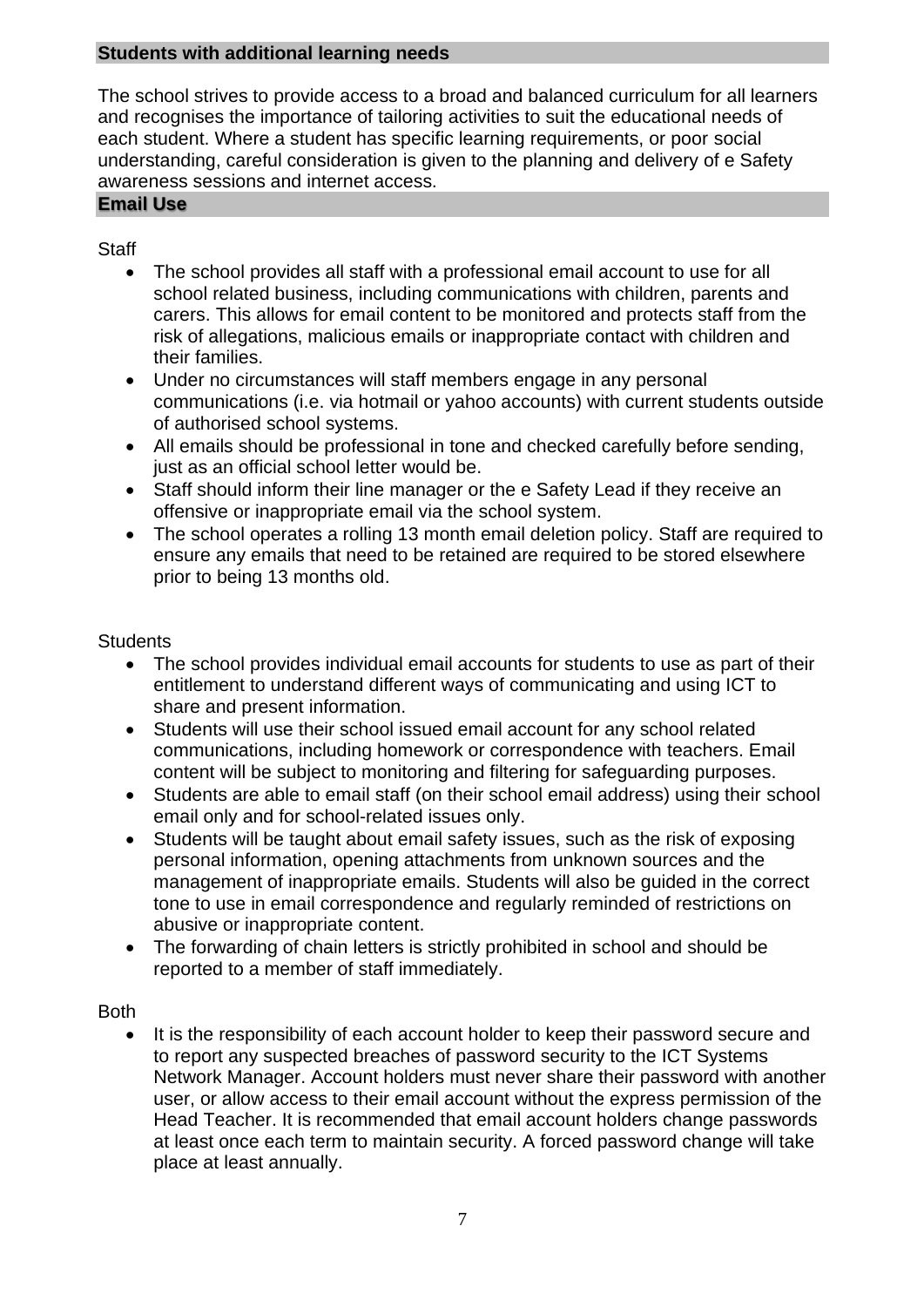## **Managing remote access**

For data security and safeguarding purposes it is crucial that staff are aware of the following restrictions on use when accessing the school network off site using remote access:

- Only equipment with the appropriate level of security should be used for remote access (i.e. encryption on any devices where sensitive and / or personal data is stored or accessed).
- Log-on IDs and PINs should be confidential and use information that cannot be easily guessed (e.g. date of birth, telephone number, number patterns).
- For security purposes, network access information should not be written down or stored with the device in case of theft or unauthorised access.

## **Internet Access and Age Appropriate Filtering**

Internet Service Provider: Fluidone

All students are entitled to safe and secure internet access and schools have a duty to deliver this as part of the learning experience. The Head teacher is ultimately responsible for ensuring that the school infrastructure and network is as safe and secure as is reasonably possible and that age appropriate web filtering is in place to protect young users from inappropriate or harmful online content. To this end, the school has the following filtering measures in place:

- Web filtering levels are managed and monitored in school via an administration control tool currently Fortigate Proxy Server, which allows an authorised staff member to instantly allow or block access to a site or specific pages and manage user internet access.
- Age appropriate content filtering is in place across the school, ensuring that staff and students receive different levels of filtered internet access in line with user requirements (e.g. Youtube is accessed via Youtube education)
- All users have unique usernames and passwords to access the school network which ensures that they receive the appropriate level of filtering. Class log-ins, dependent on age, may also be used.
- Any changes to filtering levels are carefully considered to ensure consistency of policy and student safety. Approved requests are recorded via email and retained.

In addition to the above, the following safeguards are also in place

- Anti-virus and anti-spyware software is used on all network and stand alone PCs of laptops and is updated on a regular basis.
- A firewall ensures that information about children and young people cannot be accessed by unauthorised users outside the school network.
- Encryption codes on wireless systems prevent hacking
- The CEOP Report Abuse button and SHARP reporting facility is available on the school website to allow students or staff to report online safeguarding issues.

Staff

- Expectations for staff online conduct is addressed in the Acceptable Use Policy for School based employees.
- Staff are expected to preview any websites before use, including those which are recommended to students and parents for homework support.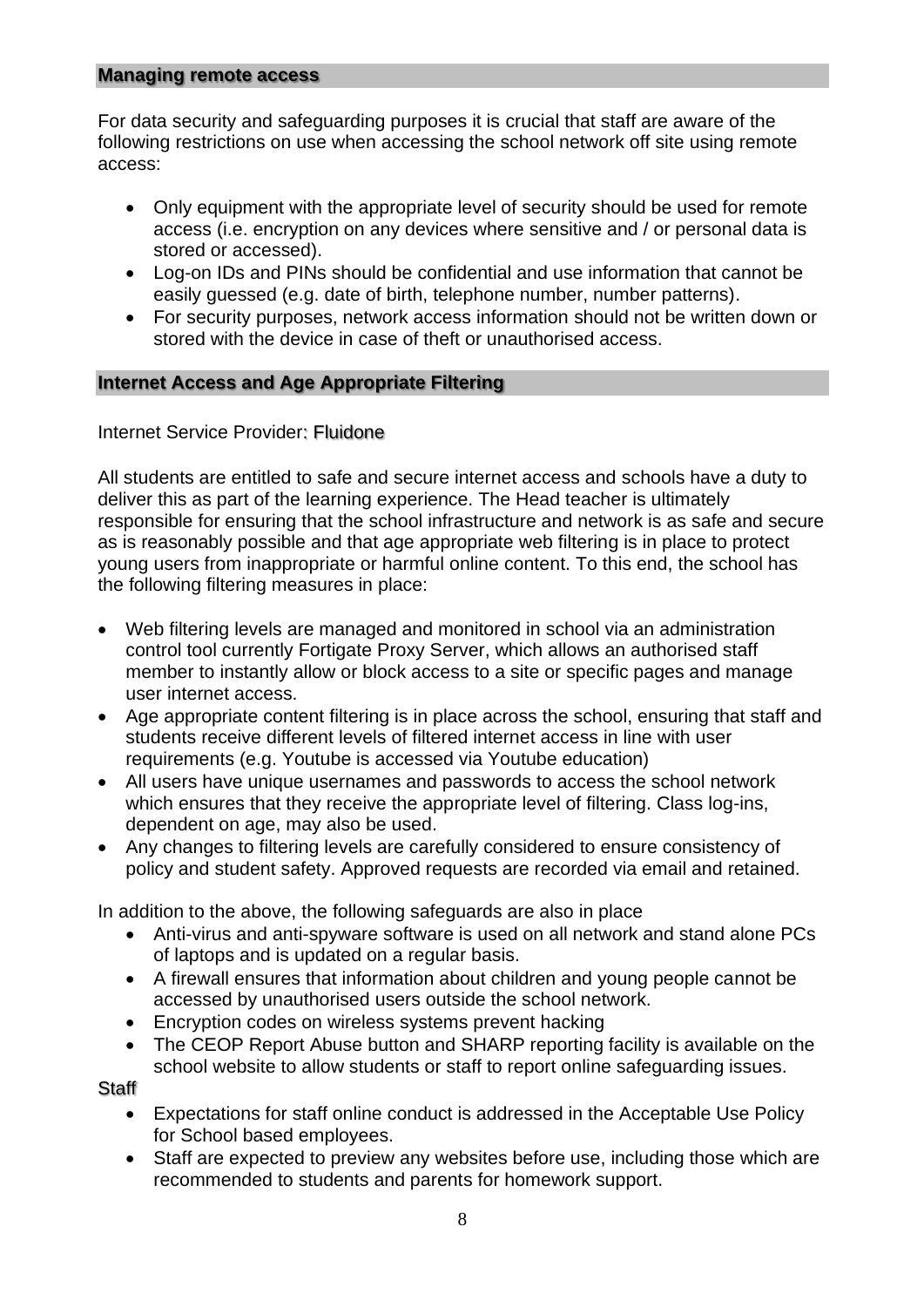## School ICT Equipment

- A log of all ICT equipment issued to staff, including serial numbers, is maintained by the ICT Systems Network Manager.
- Personal data is not stored on mobile school devices (e.g. laptops, tablets or USB Memory Sticks) without the relevant encryption software being installed.
- Photographs or videos of students, such as class photos or assembly evidence must not be stored on personal equipment.
- Time locking screensavers are available on all devices in school to prevent unauthorised access
- Personal ICT equipment, such as laptops or memory sticks would be subject to the same filtering and security processes whilst using the school's network.

## **Mobile Devices**

## Student use:

- Mobile devices are not permitted to be used on site at all, in years 7-11. All students should have mobile devices switched off before entering the school site and not switch them on again until they leave the site at the end of the day. The exception for this is students in the sixth form, who are permitted to use mobile devices within the TGC and Library only. Misuse of mobile devices (misuse includes using phones outside of the permitted boundaries) on school grounds will result in the device being confiscated.
- Sixth form students are permitted to use laptops and tablets during lessons for the purposes of their studies and must not use social networks, texts and other social communication during lessons.
- Parents/Carers are responsible for installing adequate filtering for use in conjunction with 3 and 4G mobile data services.
- If there is reason to suspect that a student's mobile device contains inappropriate, harmful or illegal content, the device will be confiscated and a search conducted by a senior member of staff in line with disciplinary powers awarded to staff in the Education Act 2011. Searches will be conducted in the presence of at least one other senior staff member and any actions/findings (including contacting the relevant authorities) recoded in the incident report log. Where evidence of illegal activity is discovered (e.g. indecent images of young people) the device will be locked in a secure area, parents will be notified and the police contacted immediately. *Please see E Safety Incident Flowchart on p.4.*

## Staff use:

- Personal mobile devices are permitted on school grounds, but should be used during break and lunch times only and not during working hours.
- It is the responsibility of the staff member to ensure that there is no illegal or inappropriate content stored on their device when brought onto school grounds.
- Personal mobile devices should not be used to contact students or their families without the prior consent of a member of SLT.
- Personal mobile devices should never be used to take videos or photographs of students. School-issued devices **only** should be used in these situations.
- School trips/visits All trip leaders/organisers will be issued with a school mobile phone for use during off site visits and trips.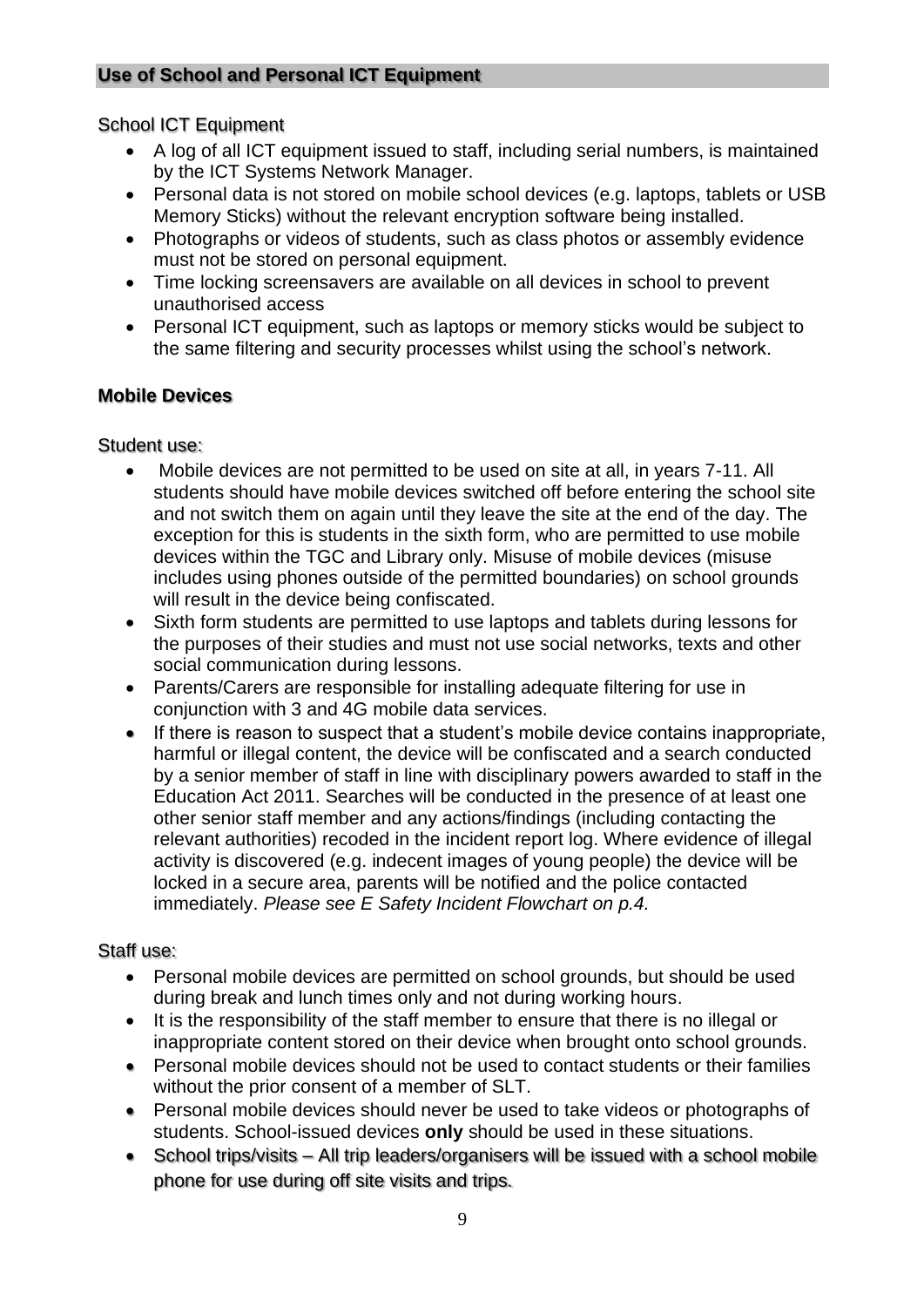- Staff must ensure that all sensitive school data is stored on the network whereever possible or suitable protection/encryption software is used.
- Personal tablet mobile devices are permitted on school grounds, but should be used during break and lunch times only and not during working hours unless specifically authorised by the Headteacher to do so.
- Staff are provided with laptops to allow for school related work to be completed off site. Personal use of the laptop from home (such as web browsing/online shopping etc.) is permitted but should be kept to a minimum and use of the device is strictly restricted to the authorised member of staff only (i.e. not family members)
- Staff are aware that all activities carried out on school devices and systems, both within and outside of the school environment, will be monitored in accordance with this policy.
- Staff will ensure that school laptops and devices are made available as necessary for anti-virus updates, software installations, patches, upgrades or routine monitoring/servicing.

## **Removable Media (Memory Sticks/USB)**

- Sensitive or personal student data e.g. identifiable exam results or SEN data or sensitive or personal staff data must not be stored on mobile devices. If necessary an encrypted memory stick can be provided by the school.
- Any passwords used for memory sticks/or other devices will remain confidential to the user.

## **Photographs and Video**

Digital photographs and videos are an important part of the learning experience for children and young people and, as such**,** schools have a responsibility to ensure that they not only educate students about the safe and appropriate use of digital imagery, but also model good practice themselves. To this end, there are strict policies and procedures for staff and young people about the use of digital imagery within school.

- Written consent will be obtained from parents or carers before photographs or videos of young people will be taken or used within the school environment, including the school website or associated marketing material.
- Permission will be sought from any student or staff member before an image or video is taken and the purpose of the activity and intended use of the image will be made clear.
- Staff are not permitted to use personal mobile devices to take photographs or videos of students.
- Where photographs of students are published or displayed (e.g. on the school website) first names only will be displayed. Best practice would be to use nonidentifying captions (e.g. Year 9 pupil playing football)
- Wherever possible, group shots of students will be taken, as opposed to images of individuals and images should never show young people in a manner to cause embarrassment.

## **Video conferencing**

• Permission is obtained from parents and carers prior to their child's involvement in video conferencing.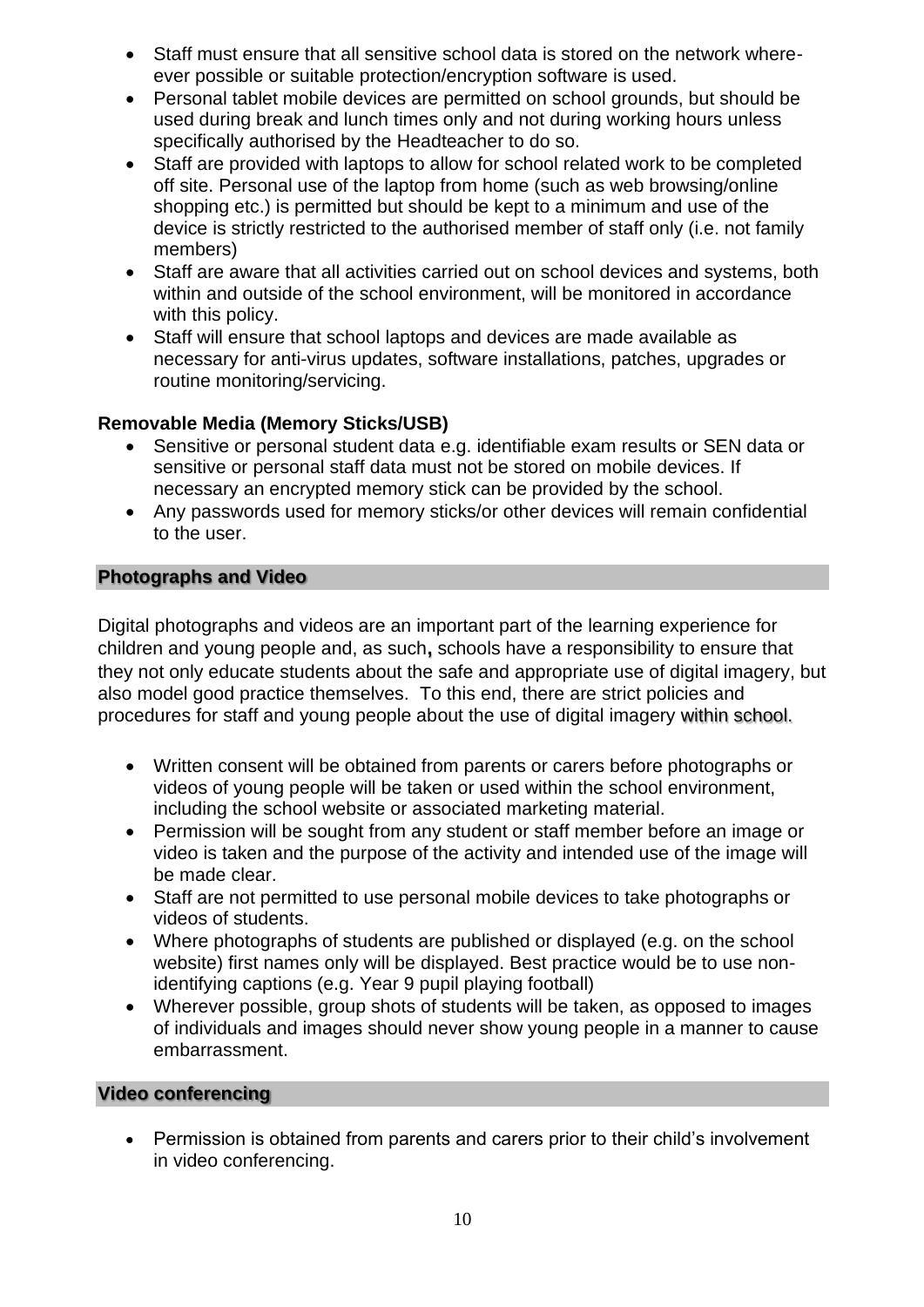- All students are supervised by a member of staff when video conferencing, particularly when communicating with individuals or groups outside of the school environment (e.g. international schools)
- All video conferencing activities are time logged and dated with a list of participants.

## **Parent/Carer Involvement**

As part of the schools commitment to developing e-safety awareness amongst children and young people, every effort is made to engage parents and carers in the process.

- All students and their parents/carers will receive a copy of the Acceptable Use Rules on first time entry to the school. Students and their parents/carers are both asked to read and sign acceptance of the rules, a copy of which will be stored at school.
- Wherever possible, and subject to prior arrangement, the school will endeavour to provide parents/carers without internet access the ability to research online safety materials and resources.
- Annual E Safety awareness training will be organised by the school for parents to attend.
- The school provides access to SIMs data via an online portal. Each parent / carer is issued with a username and password to access this service. These credentials must remain confidential and not be divulged to third parties.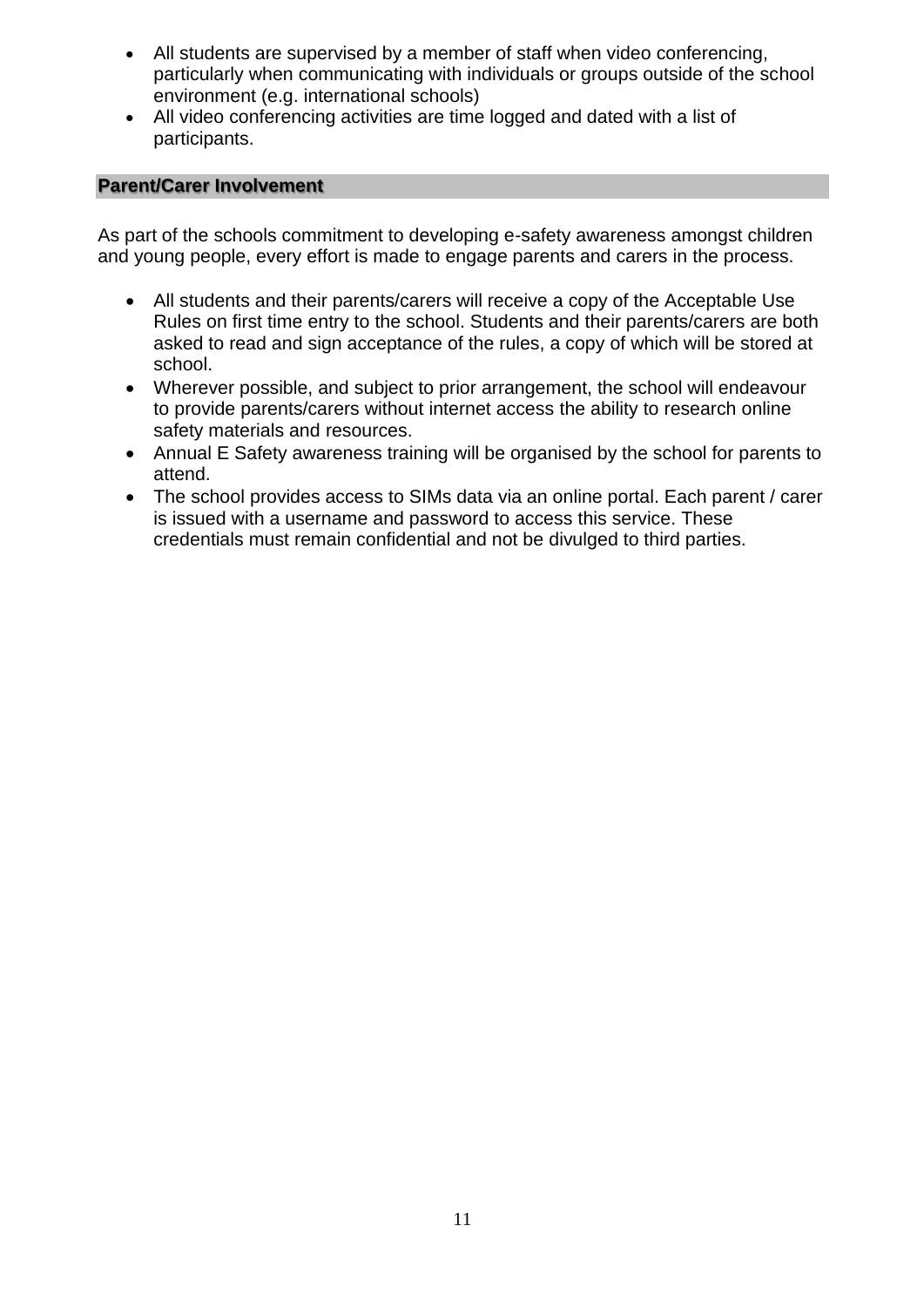## **'School Name' E Safety Incident Log**

Details of ALL E-Safety incidents to be recorded by the E-Safety Lead. This incident log will be monitored termly by the Head teacher, Designated Person for Child Protection and E-safety governor.

| <b>Date</b><br>of<br>incide<br>nt | Name of<br>individual(<br>s) involved | <b>Device</b><br>number/locati<br>on | <b>Details of</b><br>incident                                                                                                  | <b>Actions and</b><br>reasons                                                                                                                                                           | <b>Confirm</b><br>ed by                   |
|-----------------------------------|---------------------------------------|--------------------------------------|--------------------------------------------------------------------------------------------------------------------------------|-----------------------------------------------------------------------------------------------------------------------------------------------------------------------------------------|-------------------------------------------|
| 1/10/10                           | Joe Bloggs                            | PC 63 Rm 4                           | Child accessed<br>inappropriate<br>chat site using<br>child log-in.<br>Adult language<br>and<br>pornographic<br>images viewed. | Hector<br>Protector<br>launched<br>effectively by<br>young person.<br>Synetrix help<br>desk<br>contacted.<br>Website now<br>blocked and<br>filtering levels<br>reviewed and<br>altered. | Davey<br>Jones<br>(Deputy<br>Head<br>CPO) |
|                                   |                                       |                                      |                                                                                                                                |                                                                                                                                                                                         |                                           |
|                                   |                                       |                                      |                                                                                                                                |                                                                                                                                                                                         |                                           |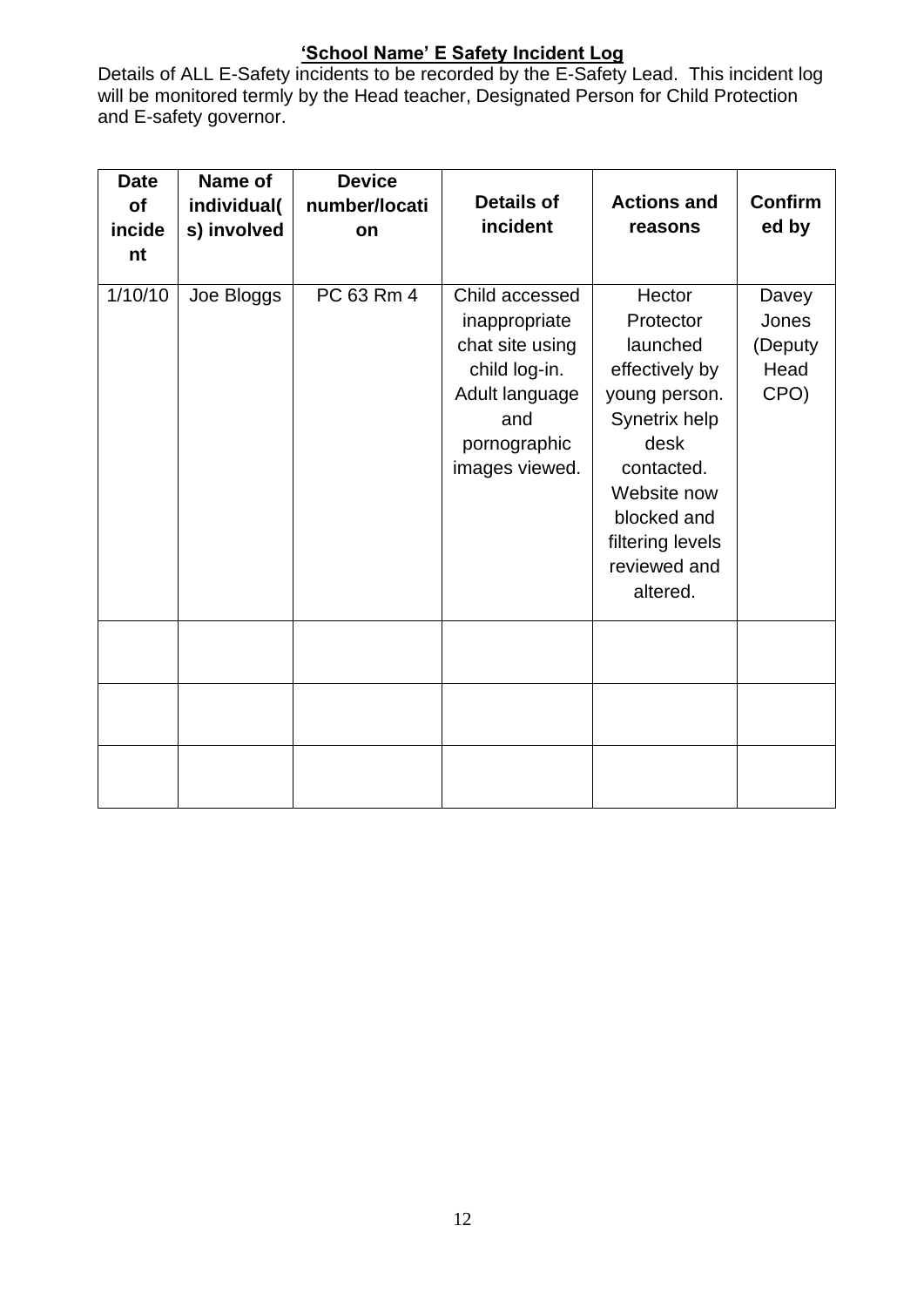## **Appendix A**

Acceptable use policy for school based staff Effective from September 2014

## 1. Policy Statement

In order to create a safe teaching and learning environment, effective policies and procedures which are clearly understood and followed by the whole school community are essential. This Acceptable Use Policy sets out the roles, responsibilities and procedures for the safe and appropriate use of all technologies to safeguard adults, children and young people within a school or educational setting. The policy recognises the ever changing nature of emerging technologies and highlights the need for regular review to incorporate technological developments.

The purpose of the Acceptable Use Policy is to clearly identify for the whole school community:

- I. the steps taken in school to ensure the safety of students when using the internet, email and related technologies.
- II. the school's expectations for the behaviour of the whole school community whilst using the internet, e-mail and related technologies within and beyond school.
- III. the school's expectations for the behaviour of staff when accessing and using data.
- 2. Scope of policy

The policy applies to Magdalen College School employees and volunteers. Visitors on site need to be made aware of the expectation that technologies and the internet are used safely and appropriately. The Acceptable Use Policy should be used in conjunction with the school's E Safety policy, disciplinary procedures and code of conduct policy applicable to staff and students. Where the policy is applied to the Head Teacher, the Chair of Governors will be responsible for its implementation.

## 3. Legal background

All adults who come into contact with children and young people in their work have a duty of care to safeguard and promote their welfare. The legal obligations and safeguarding duties of all school employees in relation to use of technologies feature within the following legislative documents which should be referred to for further information:

The Children Act 2004, School Staffing (England) Regulations 2009, Working Together to Safeguard Children 2018, Education Act 2002, Safeguarding Vulnerable Groups Act 2009, Keeping Children Safe in Education 2018. All safeguarding responsibilities of schools and individuals referred to within this Acceptable Use Policy include, but is not restricted to the legislation listed above.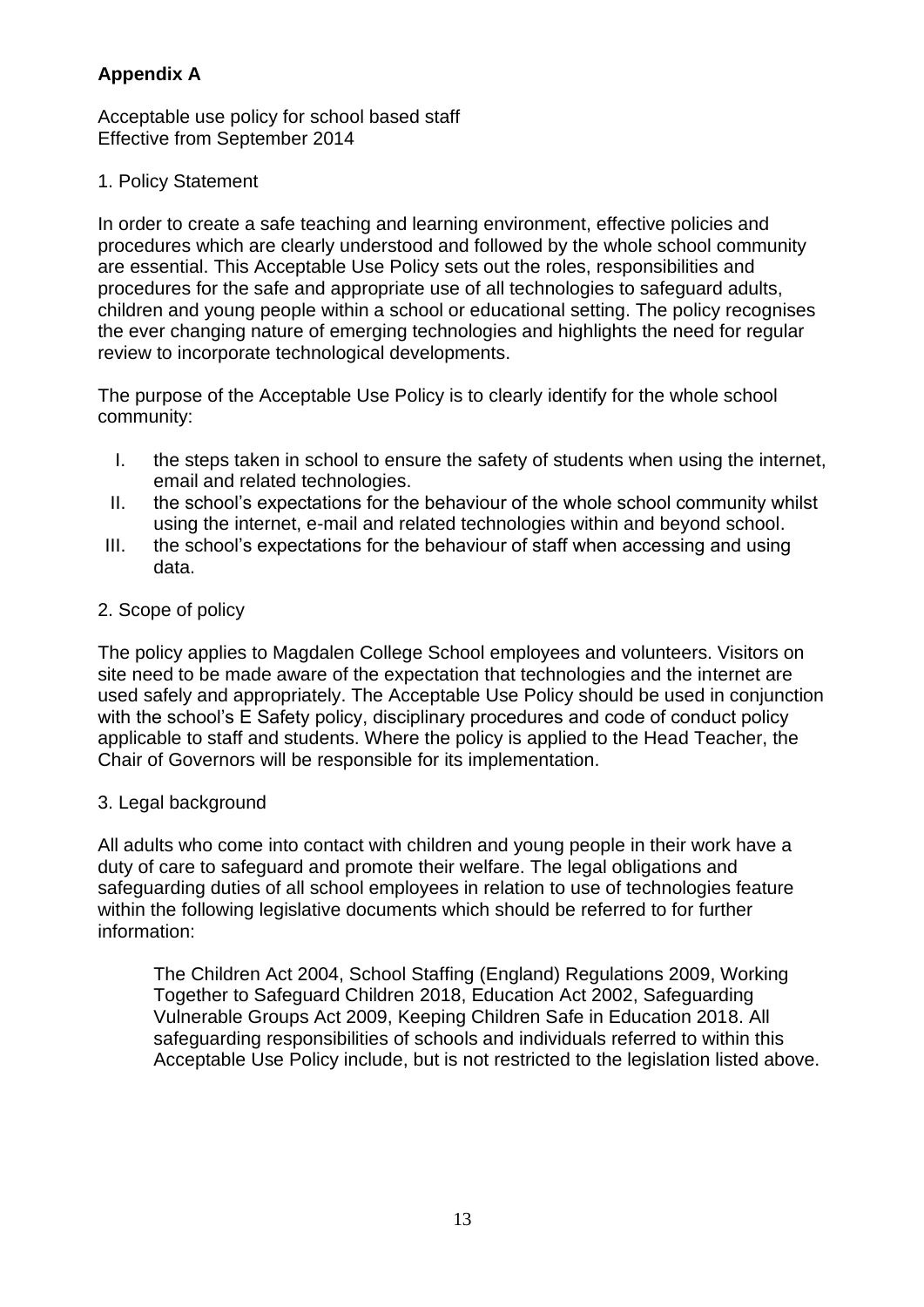## 4. Responsibilities

## *Head Teacher and Governors*

The Head teacher and Governors have overall responsibility for e-Safety as part of the wider remit of safeguarding and child protection. To meet these responsibilities, the Head Teacher and Governors will:

- Designate the Designated Safeguarding Lead as the lead of 'e-Safety' to implement agreed policies, procedures, staff training, curriculum requirements and take the lead responsibility for ensuring e-Safety is addressed appropriately. All employees, students and volunteers should be aware of who holds this post within school.
- Provide a safe, secure and appropriately filtered internet connection for staff, children and young people within the school.
- Provide resources and time for the e-Safety lead and employees to be trained and update protocols where appropriate.
- Promote e-safety across the curriculum and have an awareness of how this is being developed, linked with the school development plan.
- Ensure that any mobile equipment which holds sensitive or confidential information *does not leave* school premises (e.g. tablets, staff laptops, cameras and memory sticks) unless suitable protection / encryption software is in place. All information should be accessed via the school network and not held on the device, wherever possible.
- Share any e-safety progress and curriculum updates at all governing body meetings and ensure that all present understand the link to child protection.
- Ensure that e-safety is embedded within all child protection training, guidance and practices.
- Elect an e-Safety Governor to challenge the school about e-Safety issues.
- Make employees aware of the Local Safeguarding Children Board Northamptonshire (LSCBN) Inter-agency Child Protection Procedures at www.northamptonshirescb.org.uk

## *Designated Safeguarding Lead*

The nominated Designated Safeguarding Lead will:

- Recognise the importance of e-Safety and understand the school's duty of care for the safety of their students and employees.
- Establish and maintain a safe ICT learning environment within the school.
- Ensure that all individuals in a position of trust who access technology with students understand how filtering levels operate and their purpose.
- With the support of the Deputy Safeguarding Leads, Network Manager and IT Faculty Leader, to ensure that filtering is set to the correct level for employees, young volunteers, children and young people accessing school equipment.
- Log issues of concern
- Liaise with the Deputy Safeguarding Leads, Business Director, Network Manager and ICT Faculty leads so that procedures are updated and communicated, and take into account any emerging e-safety issues and technological changes.
- Co-ordinate employee training according to new and emerging technologies so that the correct e-Safety information is being delivered.
- Co-ordinate the maintenance of an e-Safety Incident Log to be shared at agreed intervals with the Head Teacher and Governors at governing body meetings.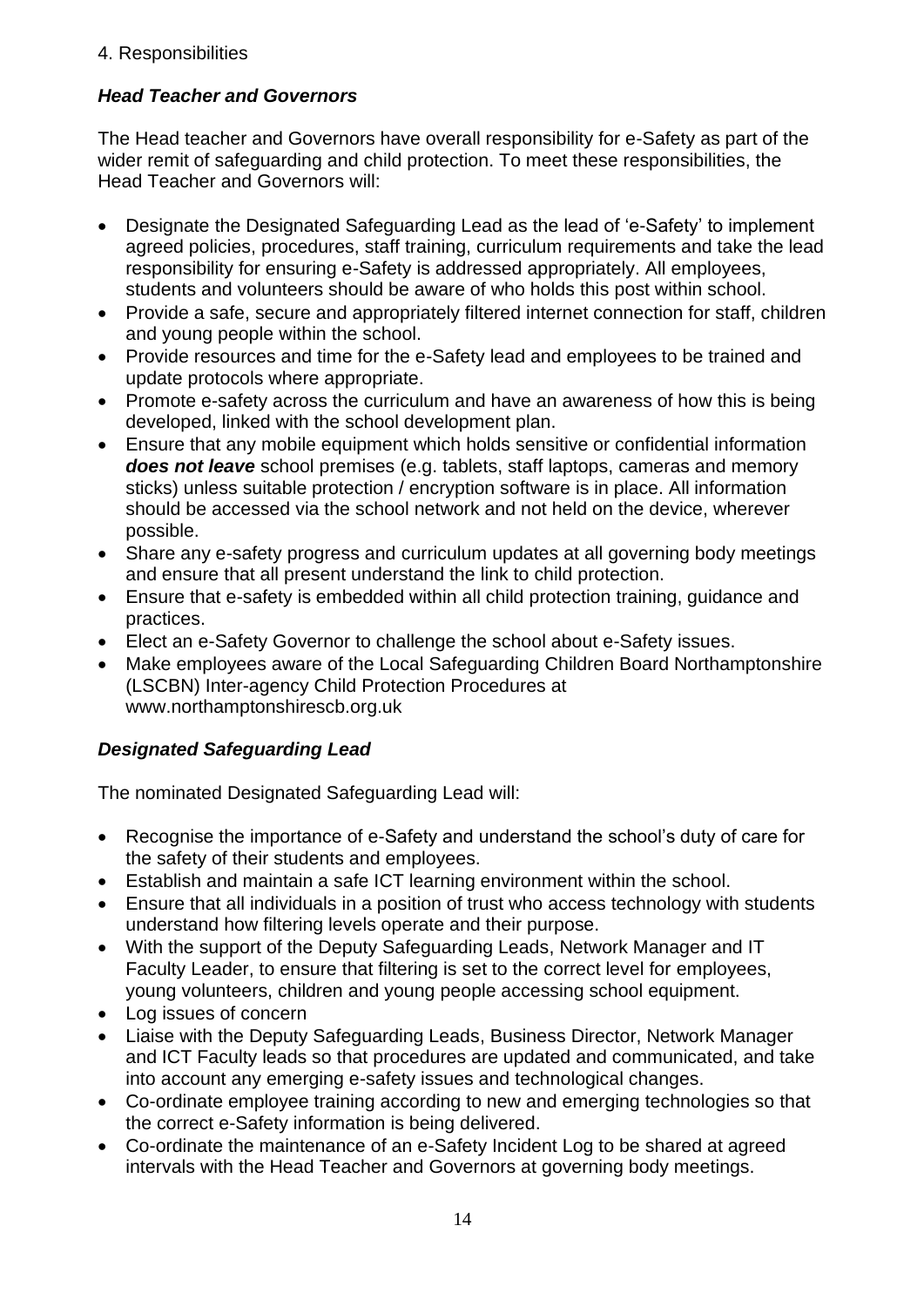• With the support of the Deputy Safeguarding Leads, Business Director, Network Manager and ICT Faculty Lead, implement a system of monitoring employee and pupil use of school issued technologies and the internet where appropriate.

## Individual Responsibilities

All school-based employees, including volunteers must:

- Take responsibility for their use of technologies and the internet, making sure that they are used legally, safely and responsibly.
- Ensure that children and young people in their care are protected and supported in their use of technologies so that they can be used in a safe and responsible manner. Children should be informed about what to do in the event of an e-Safety incident.
- Ensure that any sensitive / personal data is kept secure at all time. Off-site access to the school network is available via a secure remote desk top service to ensure data remains protected.
- Report any e-Safety incident, concern or misuse of technology to the Headteacher, including the unacceptable behaviour of other members of the school community.
- School issued email addresses and equipment should be used for school led business unless specific written permission to use a personal device has been granted by the Head Teacher, for example, due to equipment shortages.
- Ensure that all electronic communication with students, parents, carers, employees and others is compatible with their professional role and in line with school protocols. This includes email, school website and school social media feeds. Personal details, such as mobile number, social network details and personal e-mail should not be shared or used to communicate with pupils and their families.
- Not publish or use or post in any public media environment any text, image, sound or video of individuals without the express agreement of the person / persons involved and not under any circumstances in which it could upset or offend any member of the whole school community or be incompatible with their professional role. Individuals working with children and young people must understand that behaviour in their personal lives may impact upon their work with those children and young people if shared online or via social networking sites.
- Protect their passwords/personal logins and log-off the network, locking workstations when leaving computers unattended.
- Understand that network activity and online communications on school equipment (both within and outside of the school environment) may be monitored, including any personal use of the school network. Specific details of any monitoring activity in place, including its extent and the manner in which it is carried out, are detailed in the E Safety policy.
- Understand that employees, who ignore security advice or use email or the internet for inappropriate reasons risk dismissal and possible police involvement and / or prosecution by the Information commissioner's Government Office if appropriate.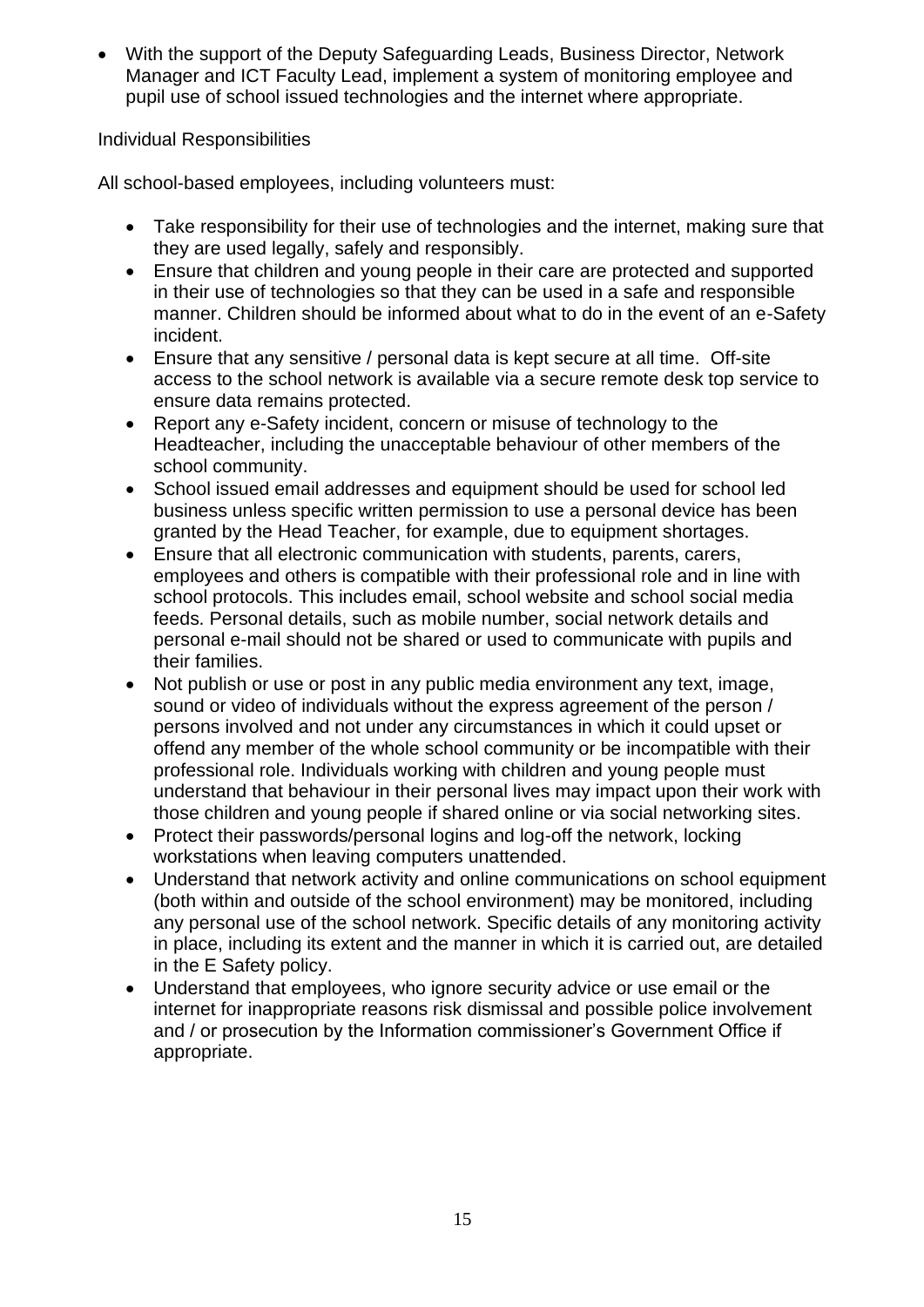## 5. Inappropriate Use

In the event of staff misuse, if an employee is believed to have misused the internet or school network in an illegal, inappropriate or abusive manner, a report must be made to the Head teacher immediately. The appropriate procedures for allegations must be followed and the following teams/authorities contacted:

Schools Senior HR Advisory Team, DO (Designated Officer), Police/CEOP (if appropriate)

Please refer to the e Safety Incident Flowchart on page 5 for further details.

In the event of minor or accidental misuse, internal investigations should be initiated and staff disciplinary procedures followed only if appropriate.

Examples of inappropriate use

- Accepting or requesting pupils as 'friends' on social networking sites, or exchanging personal email addresses or mobile phone numbers with students.
- Behaving in a manner online which would lead any reasonable person to question an individual's suitability to work with children or act as a role model.

In the event of accidental access to inappropriate materials, students are expected to notify an adult immediately and attempt to minimise or close the content until an adult can take action. Template student Acceptable Use Rules and example sanctions can be found in the Appendix B.

Students should recognise both the CEOP Report Abuse button [\(www.thinkuknow.co.uk\)](http://www.thinkuknow.co.uk/) and SHARP Reporting System [\(http://www.thesharpsystem.com\)](http://www.thesharpsystem.com/) as a place where they can make confidential reports about online abuse, sexual requests or other misuse which they feel cannot be shared with employees.

## 6. Policy Review

The Acceptable Use Policy will be updated to reflect any technological developments and changes to the school's ICT Infrastructure. Acceptable Use Rules for students should be consulted upon by the student body to ensure that all young people can understand and adhere to expectations for online behaviour.

7. Useful Links

NASUWT Social Networking- Guidelines for Members <http://www.nasuwt.org.uk/InformationandAdvice/Professionalissues/SocialNetworking> NUT E-Safety: Protecting School Staff- Guidance for Members <http://www.teachers.org.uk/node/12516> UNISON- Guidance on Social Networking [http://www.unison.org.uk/education/schools/pages\\_view.asp?did=9786](http://www.unison.org.uk/education/schools/pages_view.asp?did=9786)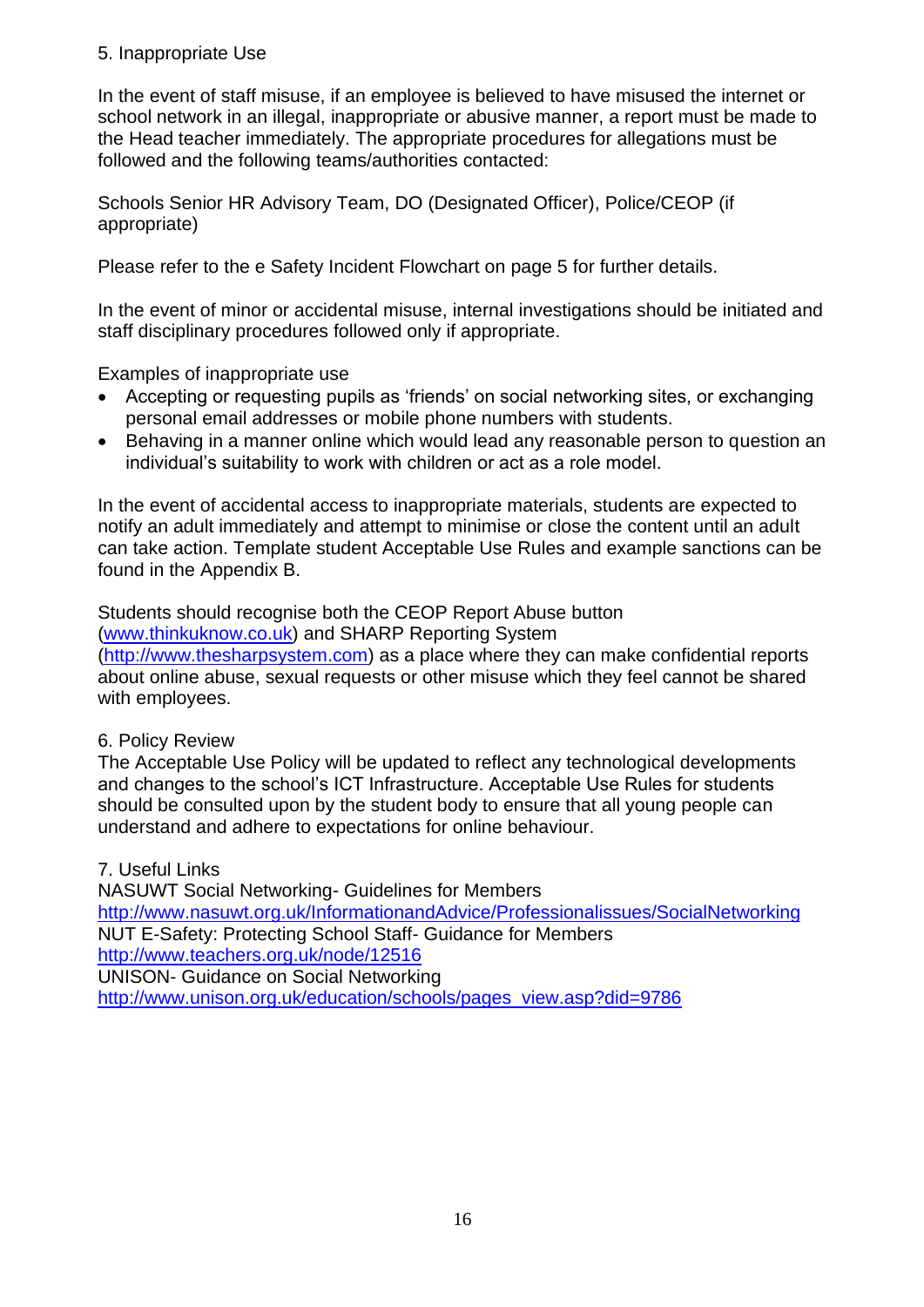Acceptable use policy for students

## **ICT Acceptable Use Policy – Guidelines**

**The school has the responsibility of providing you with safe, reliable and useful ICT resources (network, internet, learning platform etc.) that will help you make the most of your learning opportunities. You have a right to use these resources, with this right however, come the following responsibilities:-**

• I will read, understand and follow these quidelines; I will take responsibility for my own use of all ICT making sure that I use technology safely, responsibly and legally.

## This means:-

- I will take personal responsibility for my own e-safety e.g. when online, I will not give out any personal details or arrange to meet someone without the permission of my parent, carer or teacher (further advice is available at http://www.thinkuknow.co.uk/)
- I will use email, messaging, mobile apps and social networking responsibly and always will be polite and respectful. When operating school equipment I will only use software, email, messaging, mobile apps and social networking systems that are approved by the school. If I see an email, message or update that I do not feel comfortable with I will inform my teacher, parent or carer. I will never use ICT for bullying or harassing others or in a way that will damage the school's reputation.
- I will not intentionally gain access to unsuitable or illegal websites e.g. pornography, sexism, racism, homophobia, encouraging violence and I will report, as soon as possible, accidental access to such sites. If I see website that I do not feel comfortable with I will inform my teacher, parent or carer
- I will not set up a Virtual Private Network using the school's network nor access applications which draw unnecessary significant bandwidths of data with the potential to affect internet speed for other users
- I will not download or install any software or files on school's ICT equipment (unless it is a requirement of on agreed course of study) or open emails or attachments from people that I do not know.
- If I use a flash drive (USB memory stick) in school I will a run an anti-virus check on it before using with school equipment.
- When I am browsing the web I will ask "Is it true?" I will not assume that information published on the web or written in an email is accurate or true.
- I will ensure that photos, videos or audio recordings will only be taken with the permission of those present and that these will be stored on the school network and used for school purposes only and not be distributed outside the school network without the permission of the Head teacher.
- I will not publish material which could damage the school or its reputation.
- I will only access school computer equipment and applications using my own login and password, which I will keep secret.
- I will not access files that are not my own (hacking) and understand that I may be breaking the law if I were to do so. (Computer Misuse Act 1990)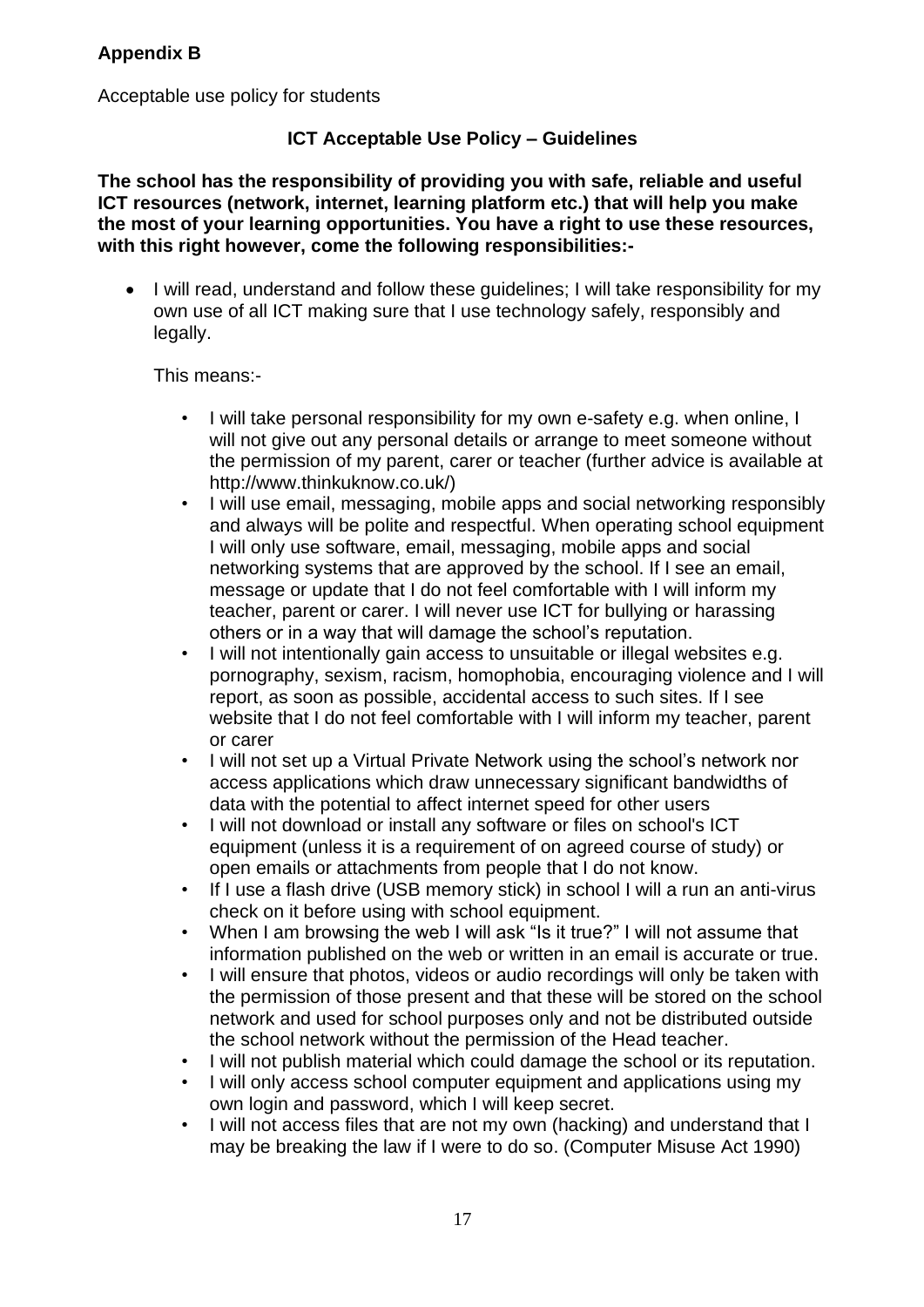- I will ensure that my work is my own and is not copied. I understand that if I use someone else's work that I may be breaking the law. (Copyright, design and patents law). I will always include a reference to where I sourced the information. I will not copy other people's work and pass it off as my own (plagiarism).
- I accept that the school cannot offer any guarantee that any use of the school's wireless connection is in any way secure and that no privacy can be guaranteed
- I accept that use of the school's wireless network is entirely at my own risk and that the school accepts no responsibility for any loss of information that may arise from its use.
- I will use school ICT equipment with care and tell my teacher of any damage which occurs as soon as possible.
- I will think and then preview before I print.
- I will regularly review my files and delete them when no longer needed.
- I will only store school-related files and images on the school network.
- I will use the school's network resources responsibly
- I will only use school ICT equipment for school-related work
- I understand that the school may check my computer files, will monitor the internet sites that I visit and read my emails.
- Parents and carers are responsible for installing appropriate filtering for use in conjunction with 4G and 5G mobile data services.
- The school does not accept any responsibility for any personal items lost, damaged or stolen etc. Insurance for any device brought to school is the responsibility of parents and carers.

Failure to comply with these guidelines may result in sanctions being issued, including detention, channelling or exclusion, dependent upon the circumstances. The following specific consequences may also apply:-

- My computer account will be restricted for an agreed period of time.
- My parent or carer will be informed and my account will be restricted for an agreed period of time
- I will be asked to attend a meeting with my parent / carer and school staff to discuss what has happened
- My computer account will be suspended for an agreed period of time
- My computer account will be permanently closed and if applicable police and/or other agencies will be informed

### **Student Agreement:-**

|                                | Class: _________________________ |
|--------------------------------|----------------------------------|
|                                | Date: _____________              |
| <b>Parent/Carer Agreement:</b> |                                  |
| Parent/Carer Signature:        | Date:                            |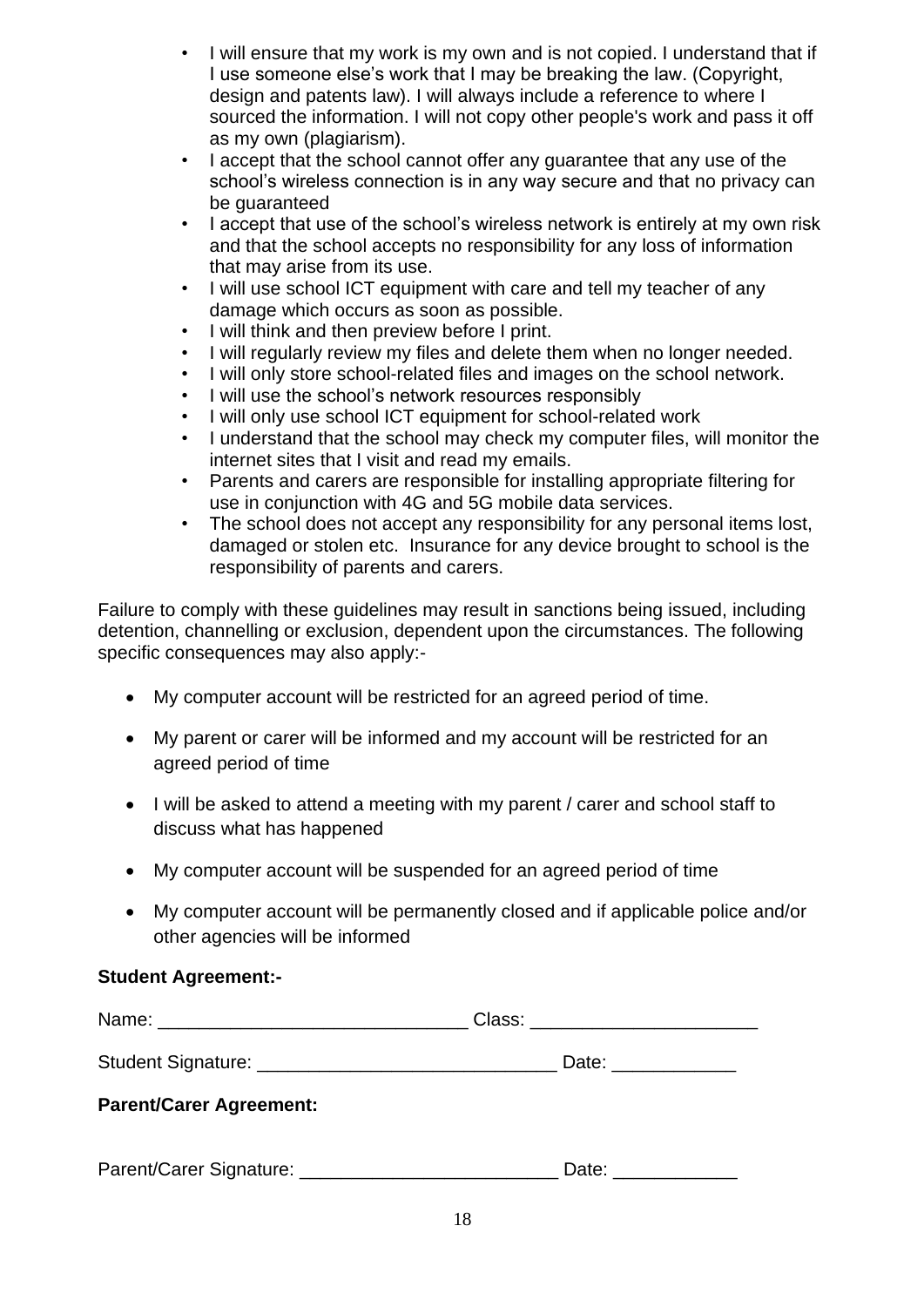# **Using Social Networking Safely**

**A guide for professionals working with young people**

## **Contents**

- **1. Introduction**
- **2. Social Media Privacy Settings**
- **3. Inappropriate staff use of Social Media**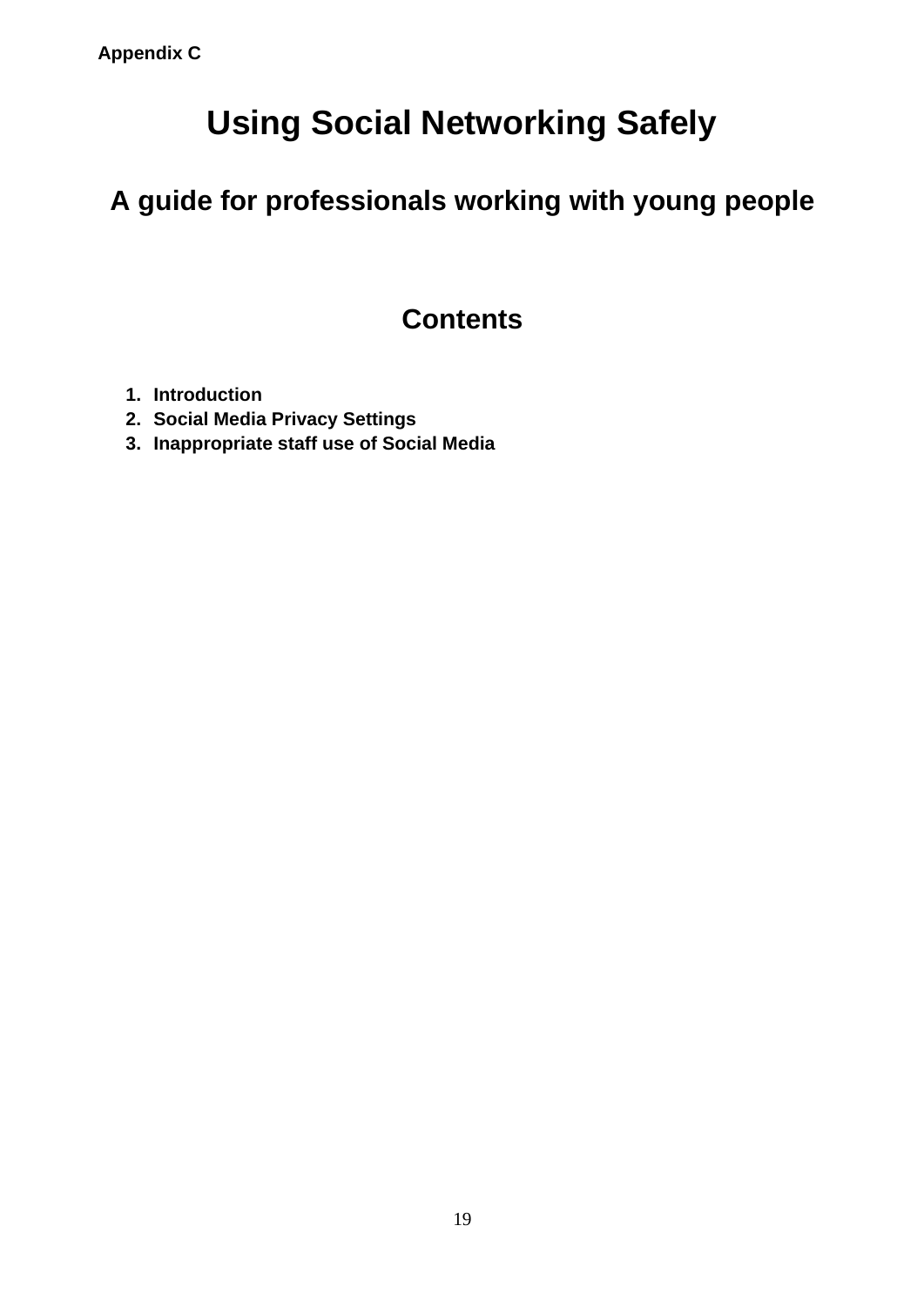## **1. Introduction**

Social media sites are a great way of keeping in touch with family and friends, as well as making new contacts who may share the same interests as you, or be helpful in your professional development. The 'networking' aspect of social networking is one of the great benefits of these sites. However, as a professional who works with young people, you need to take extra care to ensure that you don't inadvertently make your personal information available to the young people that you work with, or their families. This could leave you open to false allegations, misinterpretation, or the possibility of cyberbullying.

This guide will help you to check that you have chosen appropriate settings on your social media account.

## **Think who you should add as friends**

You'll obviously want to add family and friends to your social media profile, so that you can keep in touch and share what's happening. However, it's worth thinking carefully about who else you may want to add, and also who may request you as a friend.

Remember that by adding someone as a friend to your profile, you are allowing them access to the information you have on your profile. There are ways that you can restrict certain parts of your profile, e.g. posts, certain photo albums, but you are still giving contacts you add access to a lot of personal information about yourself, and can be copied and pasted or passed onto other people without your knowledge.

Adults working with young people are restricted from engaging in personal communications with students outside of their professional role. Therefore, it is never a good idea to add any young people that you come into contact with professionally, or any of their family or friends. In addition, you should refuse any requests to become friends with young people or their family members. This will help to protect you from any misunderstanding of your actions.

### **Keep a professional distance**

It is inevitable that some of the young people that you work with, or their parents, may look you up from time to time online to find out a little bit more about you. If you use your full name and include a real profile picture of yourself, this can be quite easy to do and may give students or parents the opportunity to view more than you would wish on your profile or request you as a friend.

To avoid such difficulties, it is a good idea to use a nickname and/or a different profile picture (e.g. Cartoon character, sunset etc.). That way, when students or parents are searching for you, they will struggle to identify your profile from a list of possibilities. As long as friends and family know what name to search under, they will still be able to find you.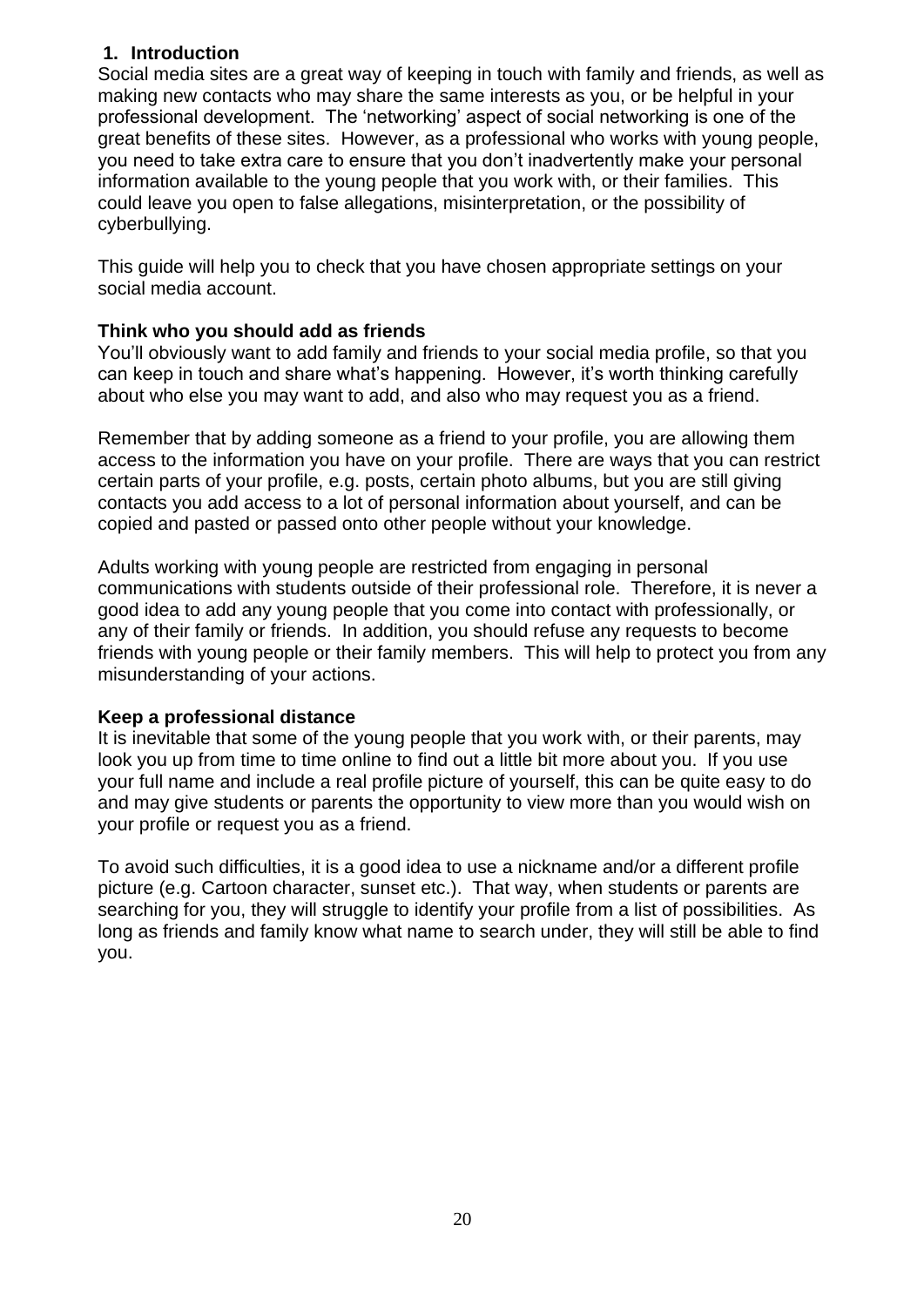## **2. Suggested Social Media Privacy Settings**

Employers are routinely checking social networking sites, so it is vital that every user actively reviews their Privacy Settings on a regular basis to ensure that their information is only shared with the intended people and your personal and professional reputation is protected.

## **Suggested Social Media Privacy Settings**

It can be very hard to work out which Privacy Settings are best for you. What is recommended to keep yourself safe?

## **Part 1: Friends**

You cannot choose your family, but you can choose your friends. Casual acquaintances are less likely to be careful with your information than close friends. Think carefully about who you accept as a friend on social media. It is not a competition to see who can have the most friends!

You see your colleagues every day at work; do they need to be friends on Social media too? That moment of anger may be seen by more people than you intended.

Teachers and other public figures run the risk of accounts being set up in their name. By friending these accounts you allow the fraudster to see things you thought were private. If you are invited to be the friend of someone whose account could be fraudulent, send them an email to their work email address (which is less likely to be hacked than webmail, Gmail or Yahoo) or telephone them (not text) and double check that the invitation is genuine. It could save you being embarrassed as a fraudster or mischief-maker gets access to your profile information.

## **Part 2: Privacy Settings**

There are various scenarios that could occur if you don't take sufficient care over the use of your social networking profile. For example, if you don't set appropriate privacy settings, much of the information you post could be open to anyone else on the platform to see. Even if you are careful with privacy settings, it is still possible for people you are connected with to share your private content with a wider audience (i.e. tagging or commenting on posts and pictures – in both situations the content copies from your profile into theirs and can be viewed by their online friends).

## **Part 3: Inappropriate staff use of Social Media**

You also need to be aware of bringing your workplace or your professional role into disrepute through inadvertently posting inappropriate comments about work on your profile. For instance, criticizing policy or fellow colleagues, young people or parents and could lead to misunderstandings or, in some cases, disciplinary action being taken against you.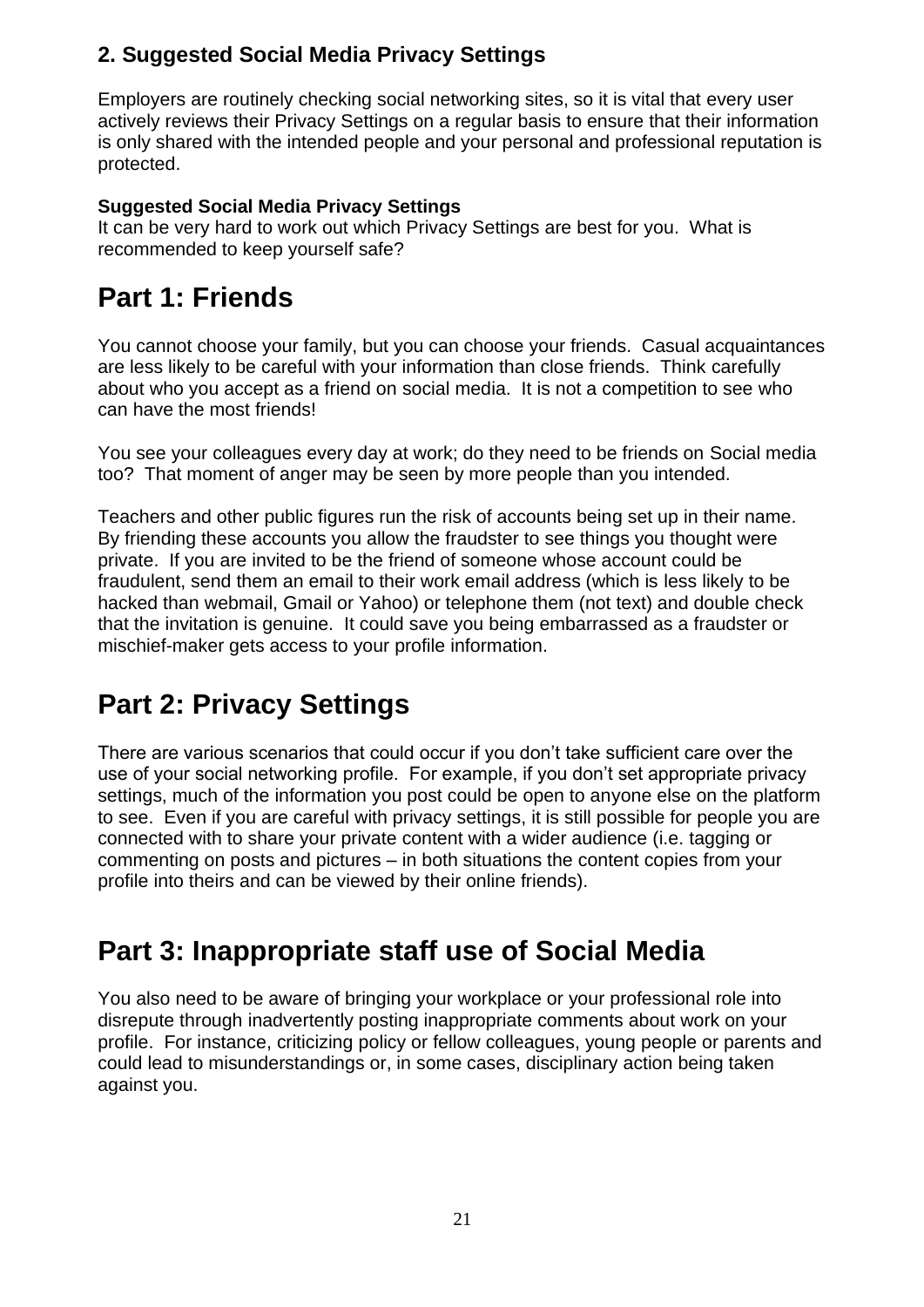Some examples of staff online difficulties are listed below:-

- 1 A young NQT recently posted a status update on Social media saying *"OMG must stop \*\*\*\*ing about and get my maths boosters planned as I go to teach kids in about 20 mins"* – to his great embarrassment, he discovered that his profile was not as secure as he believed when a parent printed off a copy of what was said and made a complaint to the Head.
- 2 A Teaching Assistant who claimed she was absent from work due to sickness on the last day of term, foolishly wrote a social media status updated later that day saying *"Just off to the airport now, see you all in 2 weeks"* The Teaching Assistant had used privacy settings to restrict her profile and had only accepted one trusted work colleague as a social media friend. Her colleague, who knew of her plans, comments on the status to say *"Have a great time-you deserve it! I won't tell anyone"*. Unfortunately, the colleague had forgotten that she had previously added the Head Teacher as a friend, who now received a copy of the entire conversation, including the absent employees comments, on the newsfeed of her own Social media account.
- 3 A member of staff, using a private social media profile, engaged in a discussion with a friend about her terrible day at work. The staff member had added a small number of work colleagues as friends over the years and, as she lived locally, had also added some parents as contacts. When asked why her day was so horrible by her social media friend, she replied: *"So sick of working with f\*\*\*ing (Child's full name) – just because he's got dyslexia and can't string a sentence together doesn't mean he can get away with being a little s\*\*\*!!!!!!"*. Both colleague and worried parent, who had viewed the conversation, made anonymous complaints to the Head Teacher and Chair of Governors.
- 4 An experienced teacher, and regular social media user with good privacy settings, was horrified to discover that a student in her class had seen a personal album of photos which she had uploaded of a holiday away with friends. Amongst the album were a number of drunken photos of the staff member, including some provocative gestures and images of her in swimwear. It was discovered that the student was in fact related to one of the staff member's friends and had been able to access the images by clicking on comments that his relative had made on the teacher's personal photos. Thankfully, none of the images had been copied and shared with other students or parents.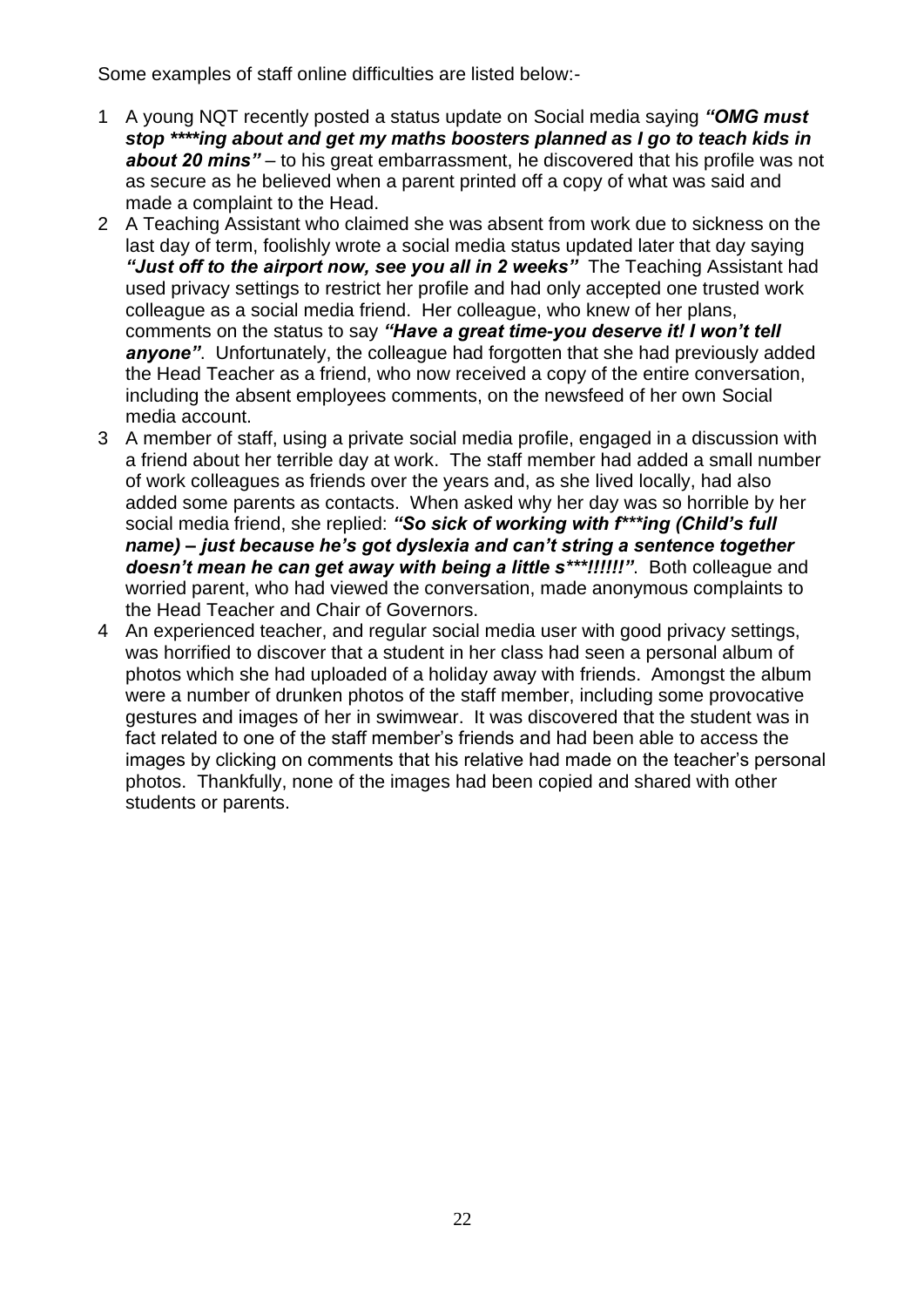## BRING YOUR OWN DEVICE POLICY FOR STAFF AND PUPILS

## Aims

The aims of this policy are to ensure that use of personal ICT equipment used in relation to school business meets the same standards of safeguarding of pupils, staff and the school as for school-owned equipment.

## Scope of this policy

There are several situations where equipment which is not owned by the school is used in relation to school business:

- **a)** Staff using a device which is not owned by the school whilst at school for their work as an alternative to using school equipment.
- **b)** Staff using a device which is not owned by the school for personal use whilst on school premises
- **c)** Staff using a device not owned by the school whilst away from the premises in connection with their work
- **d)** Pupils using a device not owned by the school whilst on the premises or elsewhere in connection with their studies or otherwise
- **e)** Visitors using devices not belonging to school whilst visiting school
- **f)** Where this policy refers to "computer" this term is used generically to include smart phones, tablets, laptops and desk top computers.

Potential risks against which this policy mitigates

- **1.** Bringing onto school premises unacceptable material or compromising personal privacy of staff
- **2.** Compromising confidentiality in relation to school information outside of the school
- **3.** Infecting school systems with electronic viruses and other similar threats
- **4.** Claims by users against the school for loss or damage to personal devices whilst in use for school business and/or whilst on the school premises

### Pupils' use of their own devices

Only those pupils in the sixth form are permitted to use their own computers whilst in school and they must:

- **a)** have permission of their form tutor to use a computer or tablet in relation to their work
- **b)** only connect to the guest network whilst in school and never attempt to connect to other school networks or use the guest network whilst not on the premises
- **c)** ensure that their device has up to date (supported) operating systems and appropriate anti-virus software (approved by the school) installed to reduce risks of virus infection when connected to the guest network
- **d)** only use the device in lessons with the permission of the teacher, and only for the purposes of their work, or in the TGC during study periods or break times
- **e)** not use a device in any part of the school other than in e) above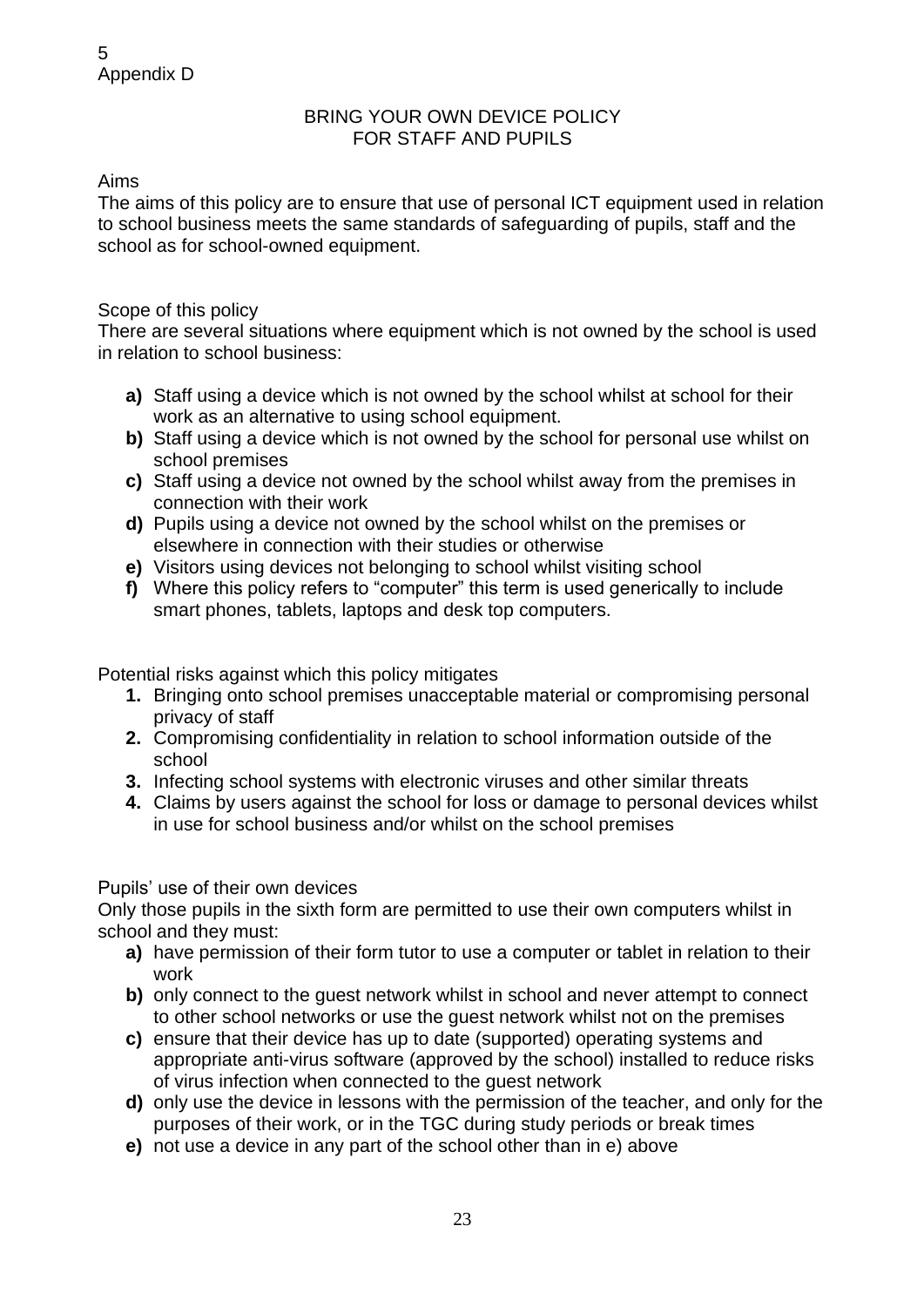- **f)** not make any attempts to circumvent the school's network security at any time, including the setting-up of proxies and use of programmes to bypass security
- **g)** accept responsibility for their own equipment and accept that the school will, in no circumstances, accept liability for any loss or damage to equipment not belonging to the school whilst on the premises or in use for school work.

## Staff use of their own devices

## *For personal use*

Staff are permitted to bring personal devices (eg mobile phone) into school for personal use and these may be used outside of paid hours or during PPA time (teaching staff), and should not be used whist in contact with pupils (staff should not use their personal devices, for example, around the site, but should confine this to a staff room or empty classroom, for example).

## *For use in connection with their work*

All staff who are required to use a computer in connection with their work are provided with access to a suitable device by the school. In the event that a member of staff wishes to use their own device in connection with their work they may only do so with written consent of the headteacher, using the form in appendix Y. Permission will be granted when staff are able to confirm that:

- **a)** there is a sound business reason for use of a computer other than that provided by the school
- **b)** the device in question has up to date (supported) operating systems and antivirus software (approved by the school) installed
- **c)** the device is free from material which compromises the school's acceptable use policy
- **d)** they give permission to the ICT technical staff to inspect the device to ensure that these safeguards are in place
- **e)** it is connected to the school's guest network whilst in use for school business on the premises
- **f)** no school information is stored on the device itself and storage of school information is cloud-based in the school's cloud storage accounts (ie it is not permissible to store school information in cloud storage owned by or subscribed to by the member of staff personally).
- **g)** password protection is in place so as to protect school information whilst the device is in school and away from the premises. This includes, for example, the protection of passwords for school systems (eg Go4S) to prevent unauthorised access to these systems whilst the device is in and out of school.
- **h)** the device is not used by anyone other than the member of staff or, when used by anyone other than the member of staff a different log in profile is used to prevent unauthorised access to school information and systems
- **i)** not make any attempts to circumvent the school's network security at any time, including the setting-up of proxies and use of programmes to bypass security
- **j)** accept responsibility for their own equipment and accept that the school will, in no circumstances, accept liability for any loss or damage to equipment not belonging to the school whilst on the premises or in use for school business

### Visitors

Visitors, including governors, may use their personal devices in connection with work at Magdalen. The same protocols set out for staff apply.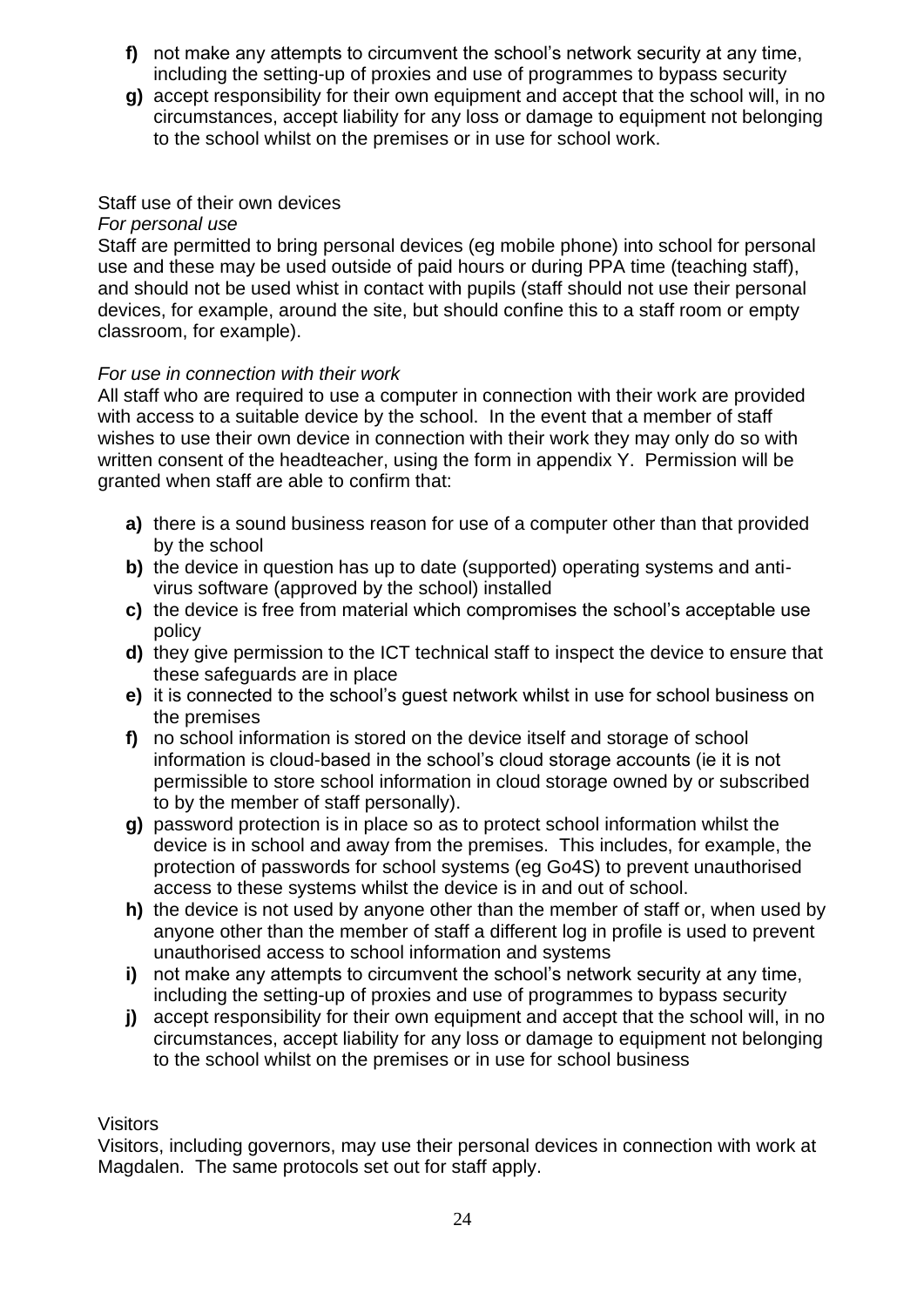## Related policies All stakeholders must view this policy in the context of the E-**S**afety **P**olicy, the **S**afeguarding and **C**hild **P**rotection **P**olicy and the Data Protection **P**olicy.

Appendix Y

Application for use of personal device by a member of staff in connection with school business

(Please note for multiple devices separate applications must be submitted).

| Name of member of staff making the<br>application                                     |  |
|---------------------------------------------------------------------------------------|--|
| Nature of device (laptop, phone,<br>tablet)                                           |  |
| Make and model of device (eg ipad air<br>3)                                           |  |
| Serial number of device (usually found<br>in the settings on the device)              |  |
| Nature of work the device will be used<br>for                                         |  |
| Justification for use of the personal<br>device in connection with school<br>business |  |

| I can confirm full compliance with the BYOD policy:                                                                                     |                          |
|-----------------------------------------------------------------------------------------------------------------------------------------|--------------------------|
| a) there is a sound business reason for use of a computer<br>other than that provided by the school                                     | (tick all that<br>apply) |
| b) the device in question has up to date (supported)<br>operating systems and anti-virus software (approved by<br>the school) installed |                          |